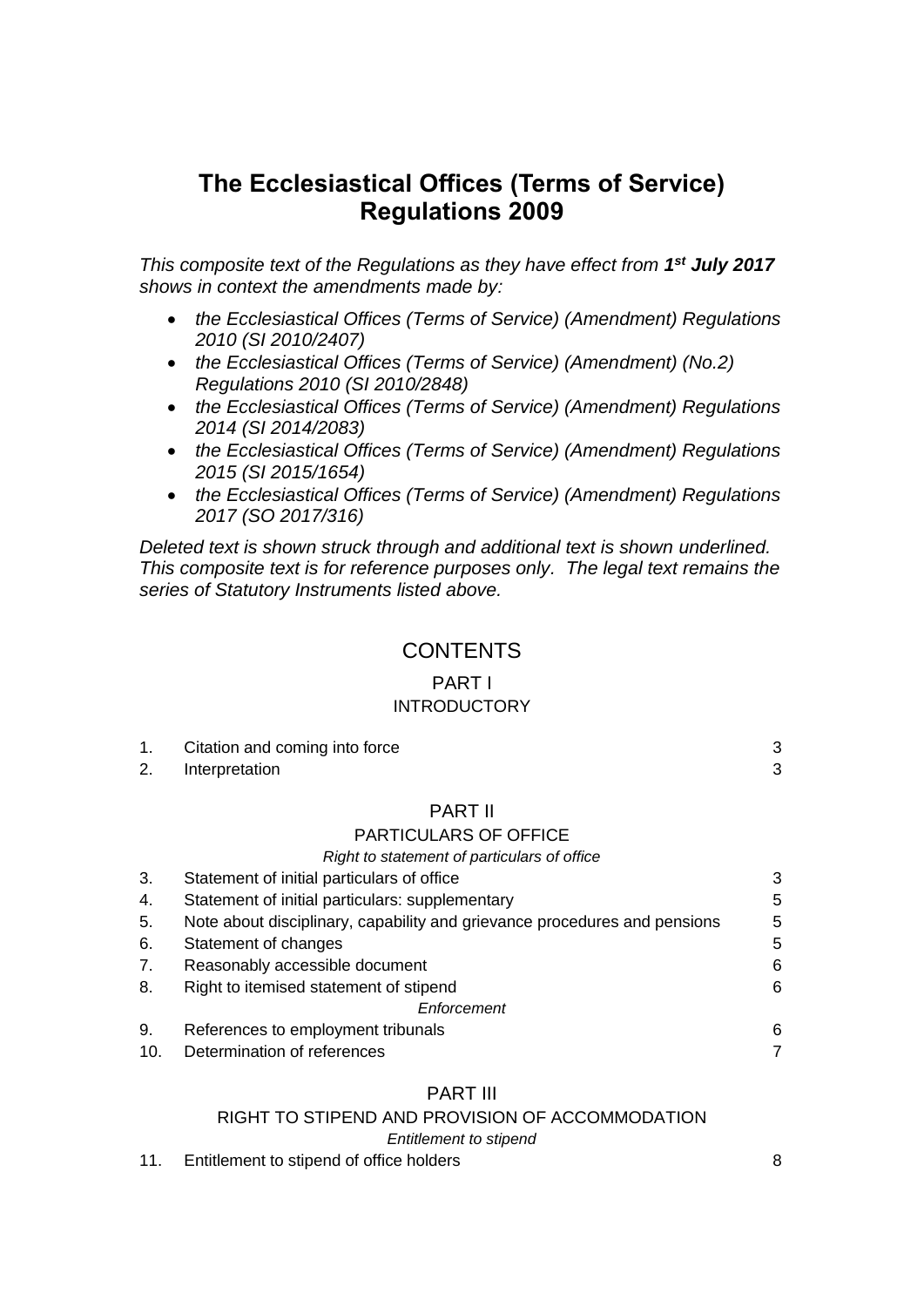|     | Provision of accommodation                 |    |
|-----|--------------------------------------------|----|
| 12. | Duties of relevant housing provider        | 8  |
| 13. | Rights of entry                            | 9  |
| 14. | Duties of office holder                    | 9  |
| 15. | Disputes and variation of terms            | 10 |
|     | Regulated transactions                     |    |
| 16. | Rights to object to regulated transactions | 11 |
|     | Service of notices                         |    |
| 17. | Service of notices                         | 12 |

## PART IV

|     | MINISTERIAL DEVELOPMENT REVIEW, EDUCATION AND TRAINING              |    |
|-----|---------------------------------------------------------------------|----|
|     | Ministerial development review and continuing ministerial education |    |
| 18. | Ministerial development review                                      | 12 |
|     | 19. Continuing ministerial education                                | 12 |
|     | Training                                                            |    |
| 20. | Holders of designated training posts                                | 13 |

# PART V

| TIME OFF WORK, TIME SPENT ON OTHER DUTIES AND SICKNESS |
|--------------------------------------------------------|
| Time off and annual leave                              |

| 21. | Weekly rest period                                                                | 13 |
|-----|-----------------------------------------------------------------------------------|----|
| 22. | Annual leave                                                                      | 13 |
|     | Maternity, paternity, parental and adoption leave and time spent on public duties |    |
| 23. | Entitlement to maternity, paternity, parental and adoption leave                  | 14 |
| 24. | Right to time spent on public duties                                              | 15 |
| 25. | Right to time off for ante-natal care                                             | 15 |
| 26. | Payment of stipend during time off or time spent on public duties                 | 16 |
|     | <b>Sickness</b>                                                                   |    |
| 27. | <b>Sickness</b>                                                                   | 16 |
| 28. | Medical examination                                                               | 17 |

## PART VI

|     | DURATION AND TERMINATION OF APPOINTMENTS AND COMPENSATION                          |    |
|-----|------------------------------------------------------------------------------------|----|
|     | Limited appointments and termination of appointments                               |    |
| 29. | Fixed and other limited term appointments                                          | 17 |
|     | 29A. Holding office beyond the age of 70                                           |    |
|     | Compensation for loss of certain offices                                           |    |
| 30. | Posts subject to potential pastoral reorganisation and priests-in-charge           | 20 |
|     | <b>PART VII</b>                                                                    |    |
|     | CAPABILITY AND GRIEVANCE PROCEDURES                                                |    |
|     | Capability procedures                                                              |    |
| 31. | Capability procedures to be conducted in accordance with Codes of Practice         |    |
|     |                                                                                    | 21 |
|     | Grievance procedures                                                               |    |
| 32. | Archbishops' Council to issue Codes of Practice concerning grievance<br>procedures | 22 |
|     |                                                                                    |    |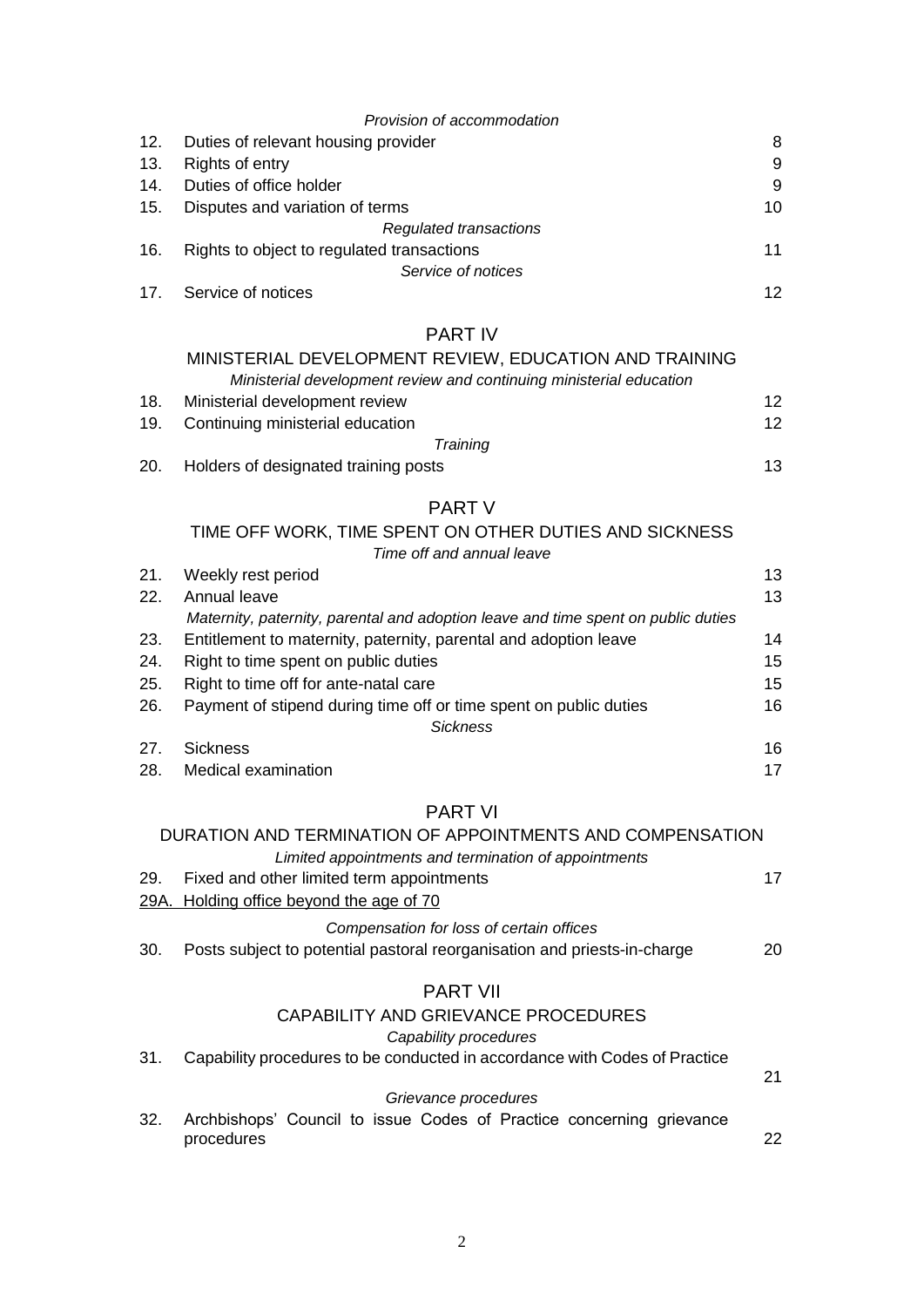## PART VIII UNFAIR DISMISSAL

### *Rights on unfair dismissal*

33. Right to apply to employment tribunal [23](#page-22-0)

In pursuance of section 2 of the Ecclesiastical Offices (Terms of Service) Measure 2009(**a**), the Archbishops' Council hereby makes the following Regulations:

## PART I

## INTRODUCTORY

### <span id="page-2-0"></span>**Citation and coming into force**

**1.** These Regulations may be cited as the Ecclesiastical Offices (Terms of Service) Regulations 2009 and shall come into force on 1<sup>st</sup> January 2010.

## <span id="page-2-1"></span>**Interpretation**

**2.**—(1) In these Regulations—

"capability procedures" means the procedures described in regulation 31 below;

"grievance procedures" means the procedures described in regulation 32 below;

"working day" means any day which is not a rest day or part of a rest period or which is not taken as part of annual or special leave or any such leave as is referred to in regulation 23(1) below and cognate expressions shall be construed accordingly;

"the Measure" means the Ecclesiastical Offices (Terms of Service) Measure 2009(**a)**.

(2) Subject to paragraph (3) below, these Regulations apply to all office holders holding office subject to Common Tenure, whenever appointed to their office, and the following provisions of these Regulations (except **r**egulation 33(3) below) shall apply to an office holder who becomes subject to Common Tenure whilst holding his or her office as if he or she had taken up that office on the day on which he or she became subject to Common Tenure.

(3) Where an office holder holds an office in pursuance of a contract of employment, these Regulations shall not apply to the office holder in respect of that office, without prejudice to the application of the Regulations in respect of any other office held by that office holder.

## PART II

## PARTICULARS OF OFFICE

*Right to statement of particulars of office*

## <span id="page-2-2"></span>**Statement of initial particulars of office**

**3.**—(1) An office holder shall be given a written statement of particulars of office by—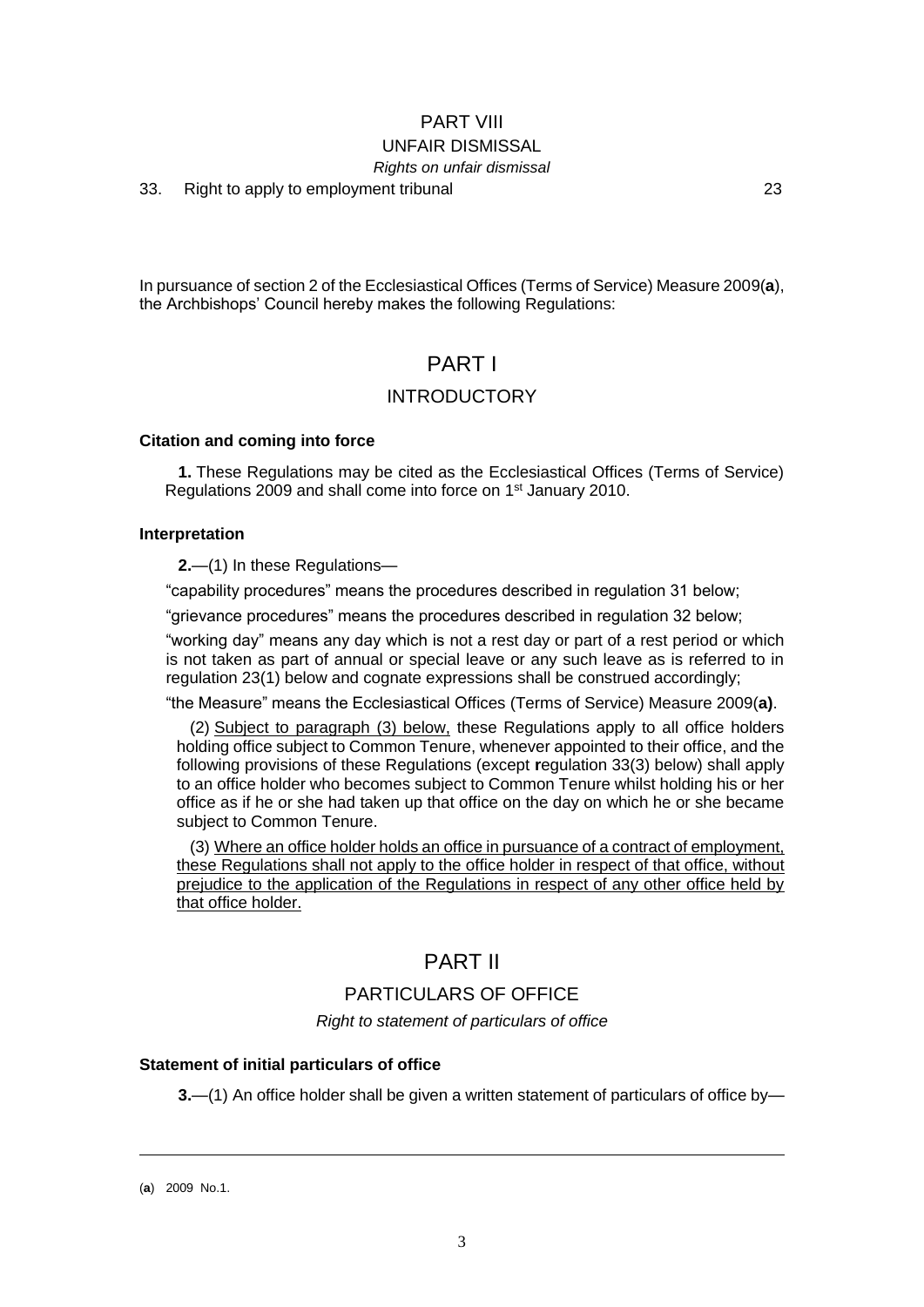- (a) an officer of the diocese nominated for that purpose by the diocesan bishop, or
- (b) in the case of an office holder who is an archbishop or a diocesan bishop, by an officer of the province nominated by the registrar of the province in which the diocese is situated.

(2) The statement may be given in instalments and (whether or not given in instalments) shall be given not later than the relevant date.

(3) The relevant date for the purposes of paragraph (2) above shall be the expiry of the period of one month from the date on which the office holder took up the office.

(4) The statement shall contain particulars of—

- (a) the name of the office holder and the title or description of the officer nominated by the bishop or registrar under paragraph (1) above and the body which is to be treated, for the purpose of these Regulations, as the respondent in any proceedings brought by the office holder before an employment tribunal,
- (b) the title of the office to which the office holder has been appointed, and
- (c) the date when the appointment took effect.

(5) The statement shall also contain particulars, as at a specified date not more than seven days before the statement (or the instalment containing them) is given, of-

- (a) whether the office holder is entitled to a stipend and, if so, the amount of the stipend or the method of calculating it,
- (b) the person or body responsible for the payment of the stipend,
- (c) the intervals at which any stipend is payable (that is, weekly, monthly or other specified intervals),
- (d) whether the office holder is entitled to receive parochial fees and the relationship, if any, of the receipt of such fees to any stipend,
- (e) any terms and conditions relating to the reimbursement of expenses incurred in connection with the exercise of the office,
- (f) whether the office is full-time or part-time and, in the case of part-time posts, and of posts for which special provision has been made for hours of work, any terms and conditions relating to hours of work (including any terms and conditions relating to normal working hours),
- (g) any terms and conditions relating to any of the following—
	- (i) entitlement to rest periods and holidays, including public holidays,
	- (ii) incapacity for work due to sickness or injury, including any provision for sick pay,
	- (iii) pensions and pensions schemes, including, where the office holder comes within either the Church of England Pensions Scheme or the Church of England Funded Pensions Scheme, or both, a statement to that effect, and
	- (iv) entitlements to maternity, paternity, parental and adoption leave and time off work to care for dependants in accordance with regulation 23 below,
- (h) where the office holder is required, for the better performance of his or her duties, to occupy any particular residence, details of the address of the property concerned, the person or body to whom or which it belongs, the terms of occupation and any contents to be provided by the relevant housing provider,
- (i) the length of notice which the office holder is required to give and, if applicable, receive to terminate the appointment, and
- (j) where the appointment is not intended to be permanent, the circumstances in which it may be terminated or, if it is for a fixed term, the date when it is to end.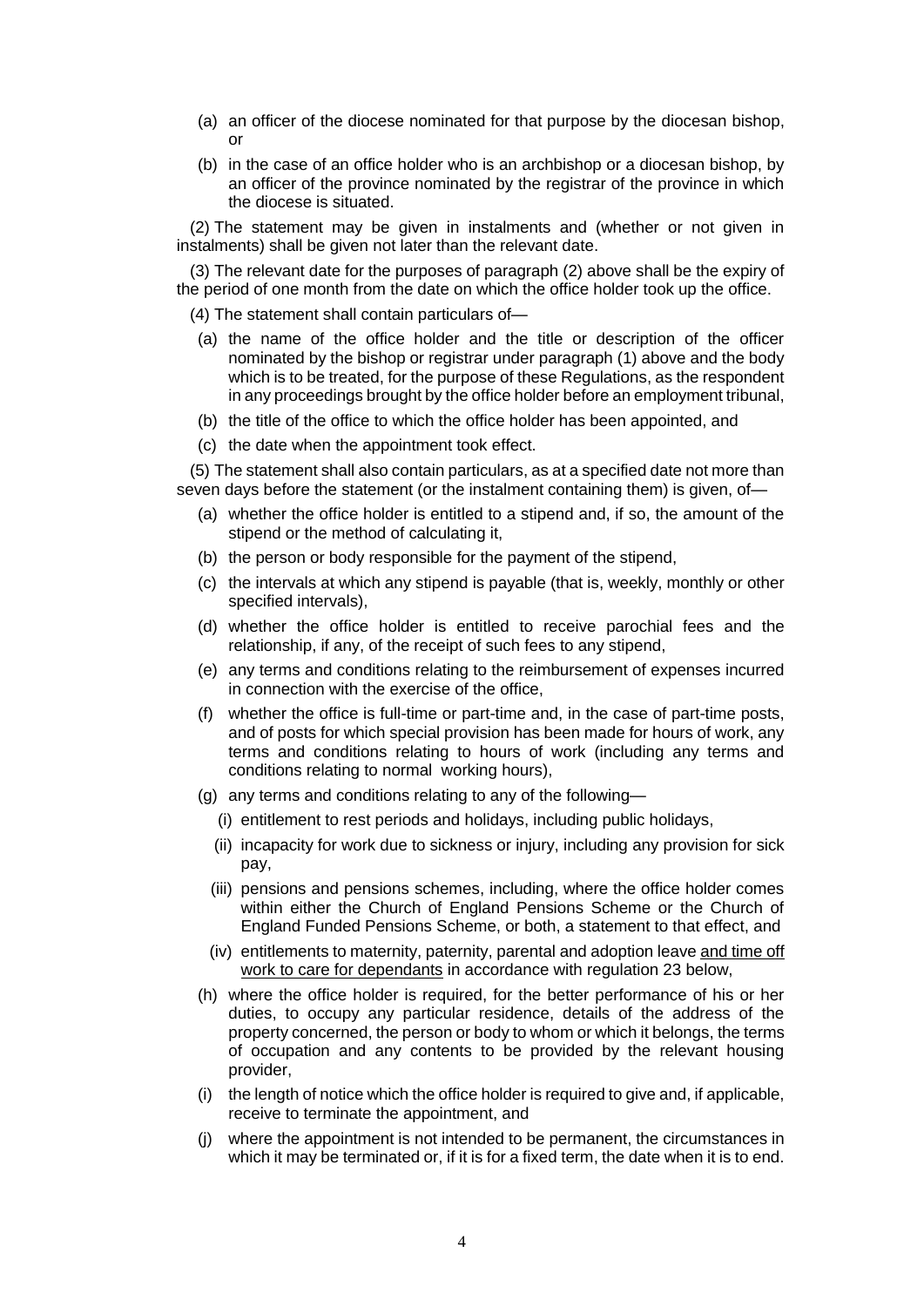#### <span id="page-4-0"></span>**Statement of initial particulars: supplementary**

**4.**—(1) If, in the case of a statement under regulation 3 above, there are no particulars to be entered under any of the paragraphs of that regulation or any of the heads of any such paragraph, that fact shall be stated.

(2) A statement under regulation 3 above may refer the office holder for particulars of any of the matters mentioned in it to these Regulations, to any Measure or Canon, to other regulations of the General Synod or specified provisions thereof or to the provisions of some other document which is reasonably accessible to the office holder.

(3) A statement shall be given to an office holder even if his or her appointment ends before the end of the period within which the statement is required to be given.

#### <span id="page-4-1"></span>**Note about disciplinary, capability and grievance procedures and pensions**

**5.**—(1) A statement under regulation 3 above shall include a note—

- (a) in the case of office holders to whom the provisions of the Ecclesiastical Jurisdiction Measure 1963(**a**) relating to offences or of the Clergy Discipline Measure 2003(**b**) relating to misconduct apply specifying those provisions,
- (b) in the case of office holders other than those referred to in paragraph (a) above, specifying any disciplinary rules or procedures applicable to the office held by the office holder, and
- (c) in the case of all office holders, specifying any capability or grievance procedures relating to office holders.

(2) A note included in a statement under paragraph (1) above may comply with that paragraph by referring the office holder to any such laws or documents as are referred to in regulation 4(2) above.

(3) The note shall also state whether there is in force a contracting-out certificate (issued in accordance with Chapter I of Part III of the Pensions Schemes Act 1993(**c**)) stating that the office held by the office holder is contracted-out employment for the purposes of that Part of that Act.

#### <span id="page-4-2"></span>**Statement of changes**

**6.**—(1) If, after the material date, there is a change in any of the matters particulars of which are required by regulations 3 to 5 above to be included or referred to in a statement under regulation 3, the officer nominated by the bishop or registrar under regulation 3(1) shall give to the office holder a written statement containing particulars of the change.

(2) For the purposes of paragraph (1) above—

- (a) in relation to a matter particulars of which are included or referred to in a statement given under regulation 3 other than in instalments, the material date is the date to which the statement relates,
- (b) in relation to a matter particulars of which are included or referred to in an instalment of a statement given under regulation 3, the material date is the date to which the instalment relates, and
- (c) in relation to any other matter, the material date is the date by which a statement under regulation 3 is required to be given.

<sup>(</sup>**a**) 1963 No.1.

<sup>(</sup>**b**) 2003 No.3.

<sup>(</sup>**c**) 1993 c. 48.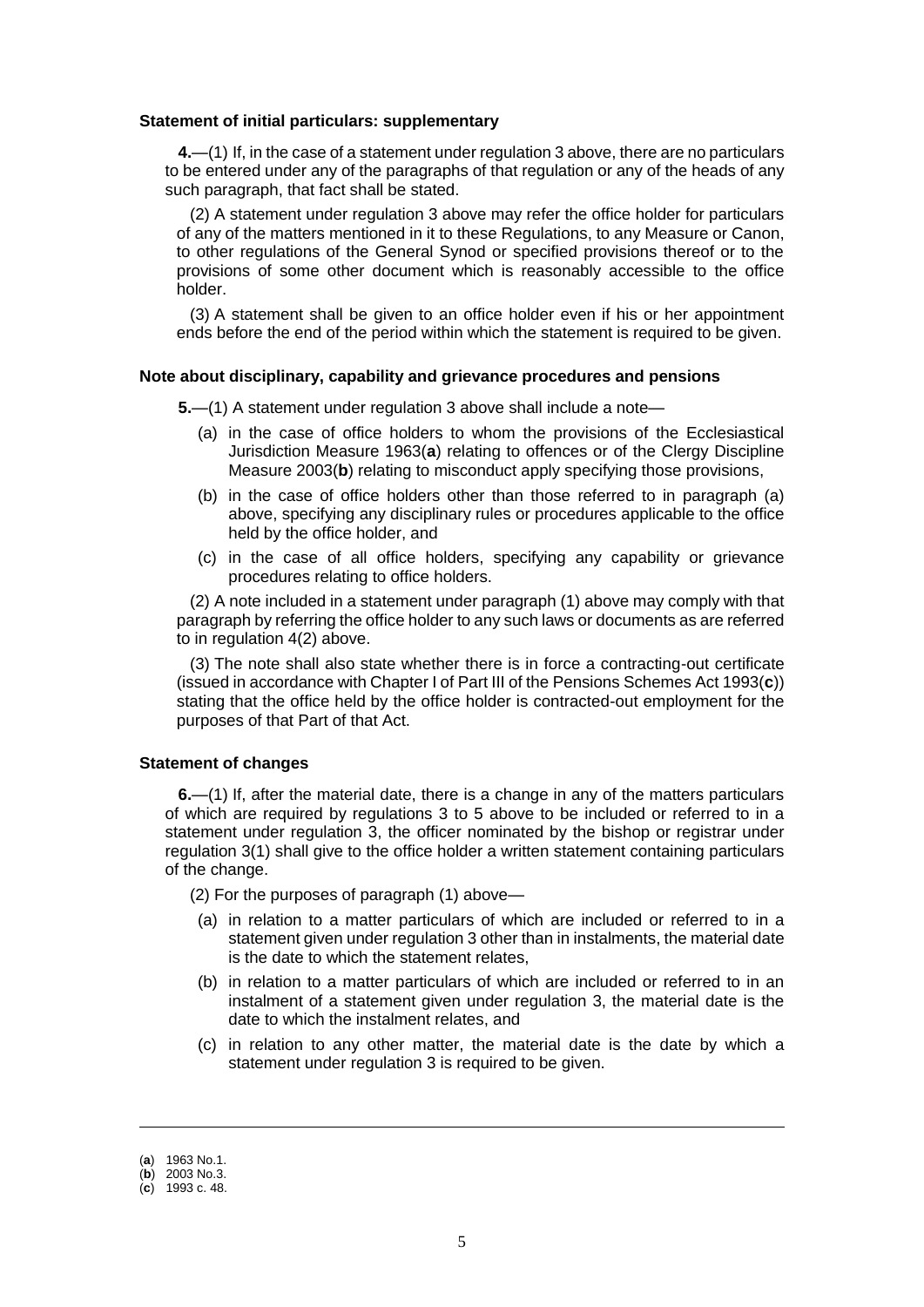(3) A statement under paragraph (1) above shall be given at the earliest opportunity and, in any event, not later than one month after the change in question.

(4) A statement under paragraph (1) may refer the office holder to any such laws or documents as are referred to in regulation 4(2) above.

### <span id="page-5-0"></span>**Reasonably accessible document**

**7.** In regulation 4 above the reference to a document which is reasonably accessible to an office holder is a reference to a document which—

- (a) the office holder has reasonable opportunities of reading in the course of the exercise of his or her office, or
- (b) where details of a website have been provided to the office holder, the office holder can gain access to without incurring unreasonable expense, or
- (c) is made reasonably accessible to the office holder in some other way.

## <span id="page-5-1"></span>**Right to itemised statement of stipend**

**8.**—(1) An office holder to whom a stipend is payable has the right to receive from the person or body who or which is responsible for the payment of the stipend, at or before the time at which any payment of stipend is made to him or her, a written itemised statement of stipend.

(2) The statement shall contain particulars of—

- (a) the gross amount of the stipend,
- (b) the amounts of any deductions from that gross amount and the purposes for which they are made, and
- (c) the net amount of stipend payable.

*Enforcement*

### <span id="page-5-2"></span>**References to employment tribunals**

**9.**—(1) Where the officer nominated under regulation 3 above does not give an office holder a statement as required by regulation 3 or 6 or where the office holder is not given a statement as required by regulation 8 (either because the person or body concerned gives no statement or because the statement which is given does not comply with what is required), the office holder may require a reference to be made to an employment tribunal to determine what particulars ought to have been included or referred to in a statement so as to comply with the requirements of the provision concerned.

- (2) Where—
- (a) a statement purporting to be a statement under regulation 3 or 6 above, or a statement of stipend purporting to comply with regulation 8, has been given to an office holder, and
- (b) a question arises as to the particulars which ought to have been included or referred to in the statement so as to comply with the requirements of this Part of these Regulations,

either the person or body concerned or the office holder may require the question to be referred to and determined by an employment tribunal.

- (3) For the purposes of this paragraph—
	- (c) a question as to the particulars which ought to have been included in the note required by regulation 5 above to be included in the statement under regulation 3 does not include any question whether the office is, has been or will be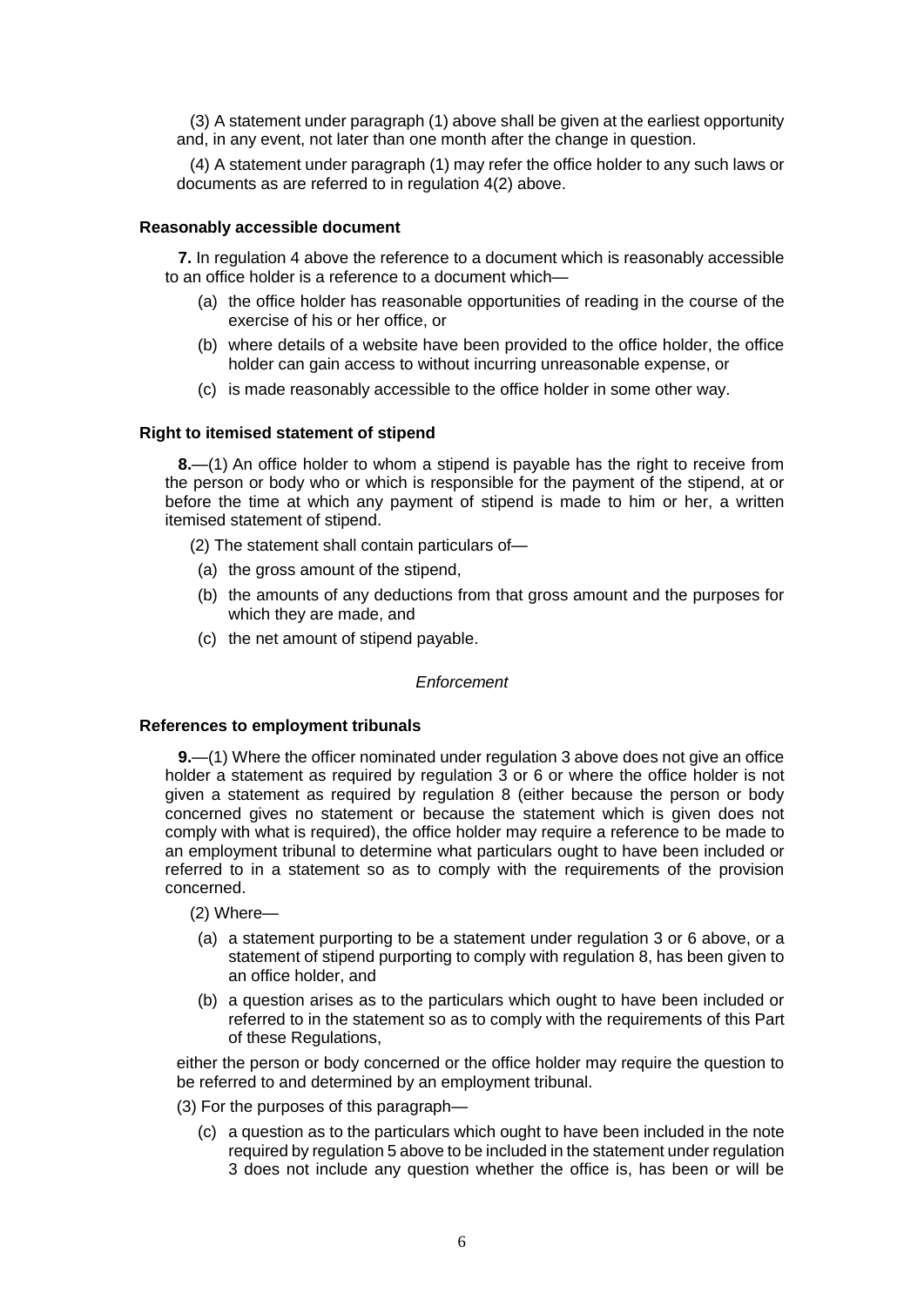treated as contracted-out employment (for the purposes of Part III of the Pensions Schemes Act 1993(**a**)), and

(d) a question as to the particulars which ought to have been included in a statement of stipend does not include a question solely as to the accuracy of an amount stated in any such particulars.

(3) An employment tribunal shall not consider a reference under this section in a case where the appointment to which the reference relates has ended unless an application requiring the reference to be made was made—

- (a) before the end of the period of three months beginning with the date on which the appointment ended, or
- (b) within such period as the tribunal considers reasonable in a case where it is satisfied that it was not reasonably practicable for the application to be made before the end of that period of three months.

### <span id="page-6-0"></span>**Determination of references**

**10.**—(1) Where, on a reference under regulation 9 above, an employment tribunal determines particulars as being those which ought to have been included or referred to in a statement given under regulation 3 or 6 above, the officer nominated under regulation 3 shall be deemed to have given the office holder a statement in which those particulars were included, or referred to, as specified in the decision of the tribunal.

(2) On determining a reference under regulation 9(2) above relating to a statement purporting to be a statement under regulation 3 or 6, an employment tribunal may—

- (a) confirm the particulars as included or referred to in the statement given by the person nominated under regulation 3,
- (b) amend those particulars, or
- (c) substitute other particulars for them,

as the tribunal may determine to be appropriate; and the statement shall be deemed to have been given by that person to the office holder in accordance with the decision of the tribunal.

(3) Where on a reference under regulation 9 above an employment tribunal finds—

- (a) that the person or body responsible has failed to give an office holder a statement of stipend in accordance with regulation 8, or
- (b) that a statement of stipend does not, in relation to any deduction, contain the particulars required to be included in that statement by that regulation,

the tribunal shall make a declaration to that effect.

(4) Where on a reference in a case to which paragraph (3) above applies the tribunal further finds that any un-notified deductions have been made from the stipend of the office holder during the period of thirteen weeks immediately preceding the date of the application for the reference (whether or not the deductions were made in breach of the terms and conditions of the appointment), the tribunal may order the person or body who or which is responsible for the payment of the stipend to pay the office holder a sum not exceeding the aggregate of the un-notified deductions so made.

(5) For the purposes of paragraph (4) above a deduction is an un-notified deduction if it is made without the person or body concerned giving the office holder, in any statement of stipend, the particulars of the deduction required by regulation 8.

<sup>(</sup>**a**) 1993 c. 48.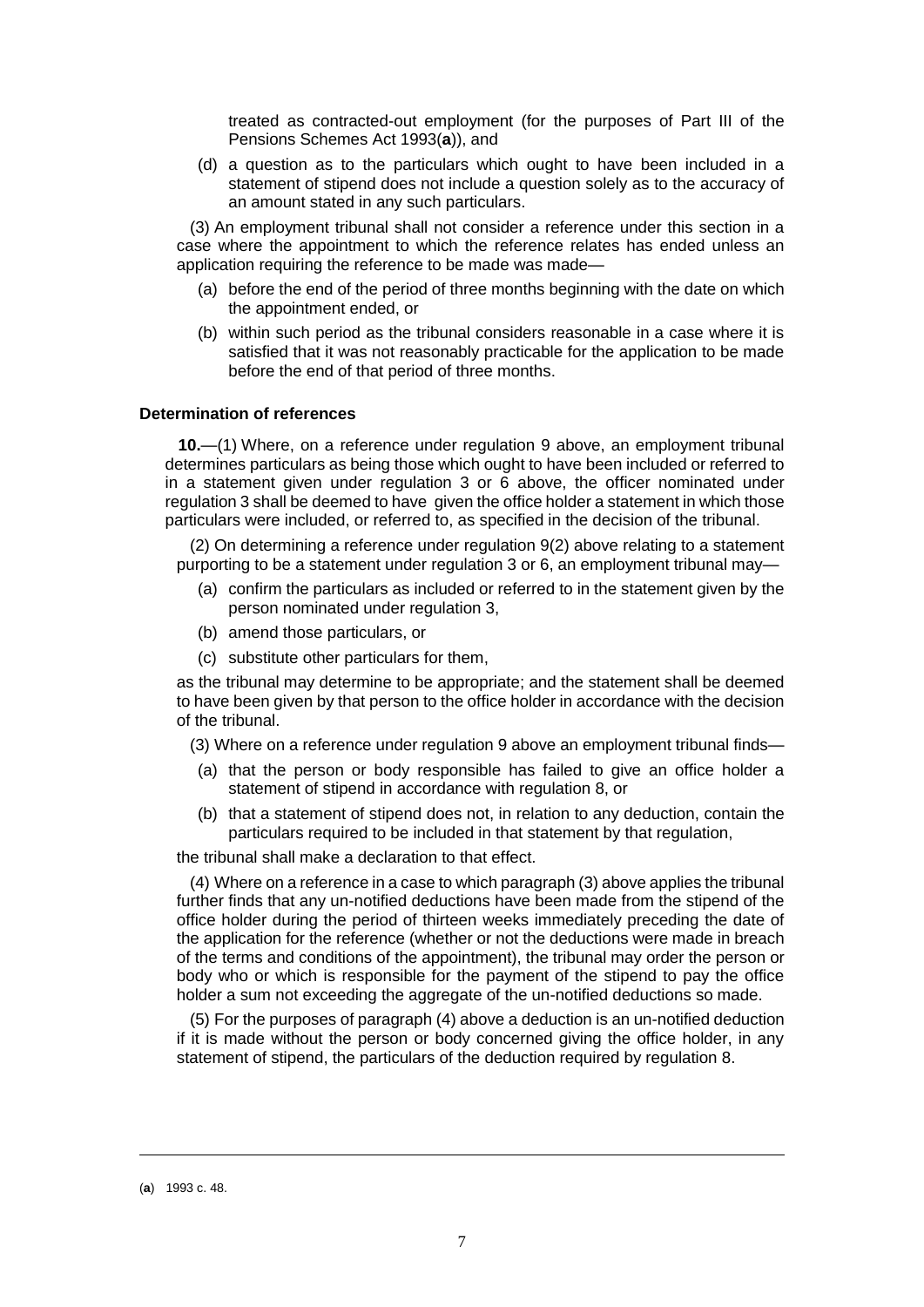## PART III

## RIGHT TO STIPEND AND PROVISION OF ACCOMMODATION

#### *Entitlement to stipend*

#### <span id="page-7-0"></span>**Entitlement to stipend of office holders**

**11.**—(1) Subject to paragraph (3), an office holder who is occupying a full-time stipendiary post which is stated to be such in his or her terms of appointment shall be entitled to receive an annual stipend of an amount—

- (a) which is not less than the National Minimum Stipend, or
- (b) which, together with any income received by the office holder from other sources which is related to or derived from the duties of the office, is not less than the National Minimum Stipend.

(2) In sub- paragraph (1) above "National Minimum Stipend" means the amount specified from time to time by the Archbishops' Council, in exercise of its functions as the Central Stipends Authority, as the National Minimum Stipend, and the circumstances in which income is treated, for the purposes of paragraph (1)(b) above, as to be taken into account for the purpose of calculating an office holder's entitlement, shall be specified from time to time by the Council in the exercise of those functions.

(3) An office holder who is occupying a part-time post shall be entitled to such stipend as may be specified in the statement of particulars of office given under regulation 3 above.

(4) Paragraphs (1) and (3) above do not apply to an office holder who is serving a sentence of imprisonment following a conviction for a criminal offence.

(5) Any directions given by a diocesan bishop under section 5(2) of the Diocesan Stipends Funds Measure 1953(**a**) with respect to providing or augmenting the stipends of the office holders mentioned in that section shall be consistent with the provisions of this regulation.

## *Provision of accommodation*

## <span id="page-7-1"></span>**Duties of relevant housing provider**

**12.**—(1) The relevant housing provider which provides a house of residence or other accommodation under section 4 or 5 of the Measure shall be under a duty—

- (a) to keep the property in repair;
- (b) to arrange for a qualified surveyor (within the meaning of section  $7(6)(b)$  of the Measure) to inspect the property at least every five years and, in the case of a new building, as soon as possible after the building is provided, and for a report to be submitted to the housing provider describing the state and condition of the property, including the state and condition of the interior, and the grounds and of any contents of the property provided by the housing provider;
- (c) to send a copy of the surveyor's report to the office holder and, after consulting the office holder, to carry out within a reasonable time any repairs recommended in the report which appear to the housing provider to be appropriate;

<sup>(</sup>**a**) 1 & 2 Eliz.2 No.2.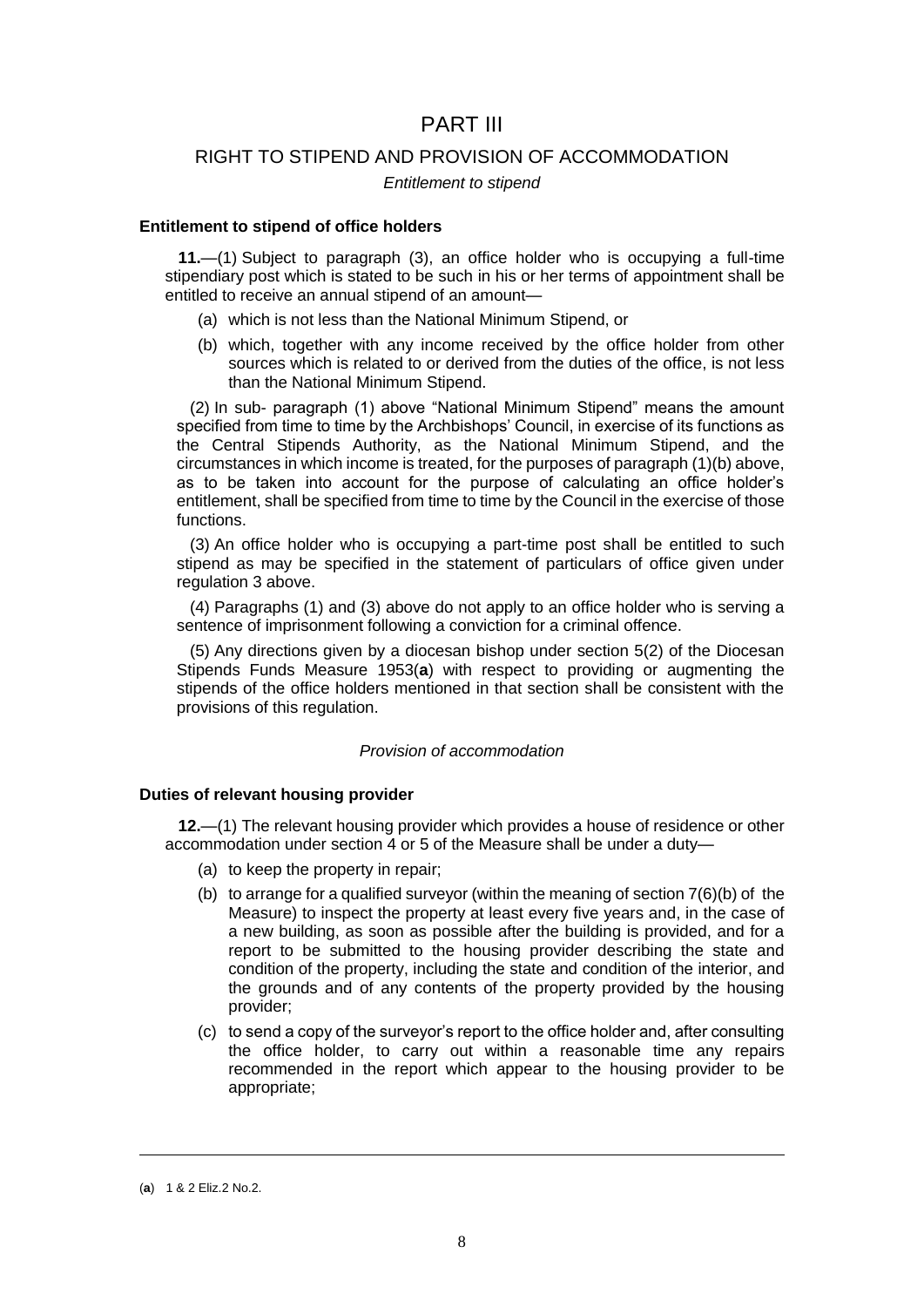- (d) to pay the Council Tax and such other recurring charges as may be specified in the statement of particulars of office given under regulation 3 above (or in any statement of changes given under regulation 6 above);
- (e) to insure the property against all such risks as are included in the usual form of house owner's policy relating to buildings.

(2) In this regulation "repairs" means such works of repair and replacement as are needed—

- (a) to keep in repair the structure and exterior of the buildings of the property, including doors, windows, drains, gutters and external pipes;
- (b) to keep in repair all walls, fences, gates, drives and drains of the property, other than those which some person other than the office holder is wholly liable to repair; and
- (c) to keep in repair and proper working order—
	- (i) the installations in the property for the supply of water, gas and electricity, and for sanitation, including basins, sinks, baths and sanitary conveniences,
	- (ii) the installations in the property for space heating or heating water, and
	- (iii) any fixtures, fittings and appliances in the property (other than those mentioned in the preceding sub-paragraphs) provided by the relevant housing provider,

including works of interior decoration necessitated in consequence of such works as aforesaid.

(3) In determining for the purposes of this regulation the standard of repair appropriate to any building regard shall be had to the age, character and prospective life of the building and, in particular, in the case of a building included in a list under section 1 of the Planning (Listed Buildings and Conservation Areas) Act 1990(**a**) or a building in a conservation area, to the special architectural or historic interest of the building.

(4) In this regulation and regulations 13, 14 and 15 below "property" includes any land or other buildings which forms or form part of or is or are ancillary to the house of residence or other accommodation.

## <span id="page-8-0"></span>**Rights of entry**

**13.** The relevant housing provider or its officers or agents may enter any property which is provided as a house of residence or other accommodation under section 4 or 5 of the Measure on first giving, except in an emergency, reasonable notice to the office holder, to inspect or carry out repairs to the property or to inspect, repair, replace or remove any contents of the property which have been provided by the housing provider or for such other reasonable purpose as is consistent with the powers and obligations of the provider.

## <span id="page-8-1"></span>**Duties of office holder**

**14.**—(1) An office holder who is in occupation of a house of residence or other accommodation provided under section 4 or 5 of the Measure shall be under a duty—

- (a) to permit the relevant housing provider or its officers or agents to enter the property in exercise of the provider's rights under regulation 13 above;
- (b) to use all reasonable endeavours to keep the property and any contents of the property provided by the relevant housing provider, clean and free from

<sup>(</sup>**a**) 1990 c.9.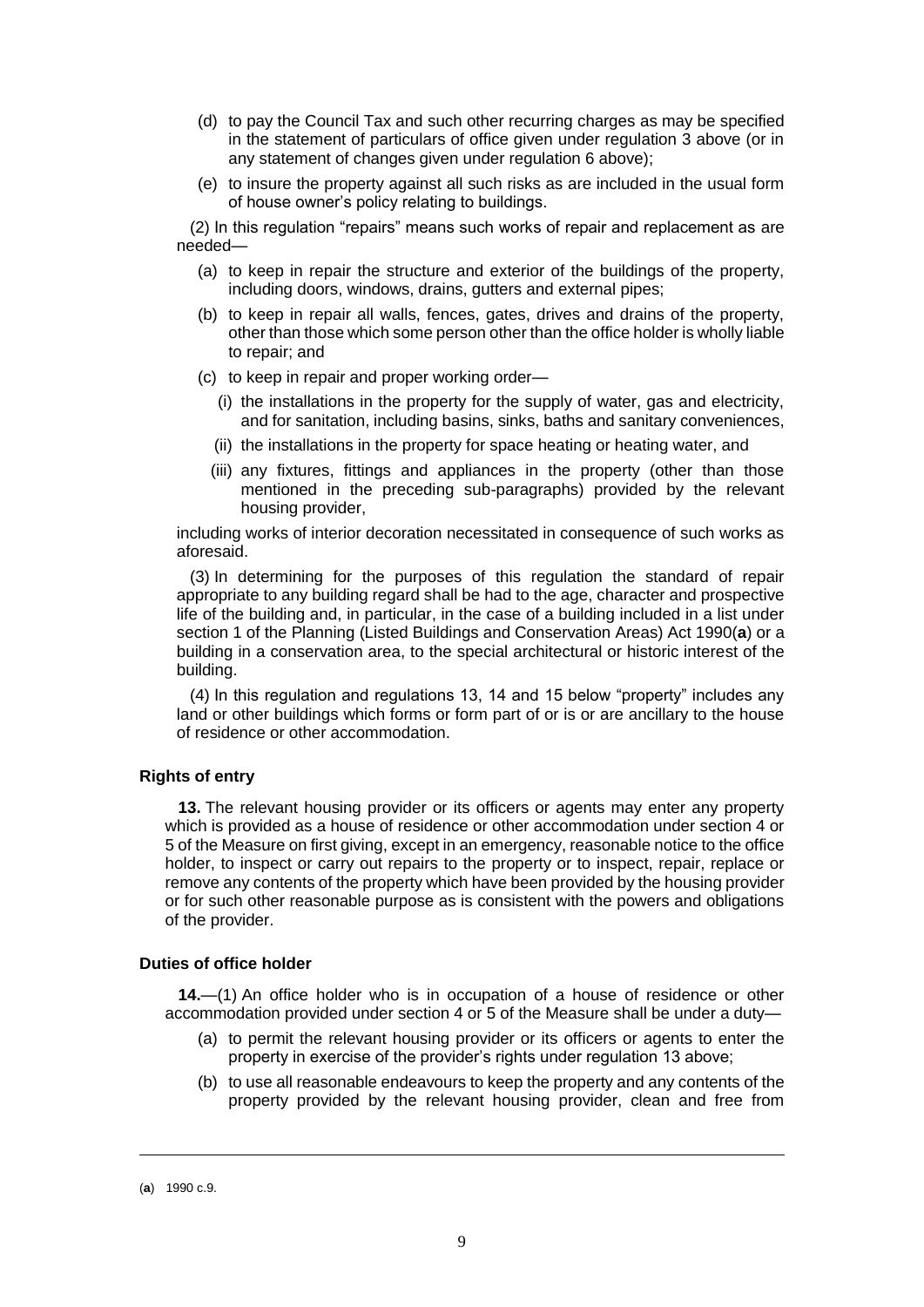deterioration, with the exception of fair wear and tear, and to keep any garden or other grounds belonging to the property in a reasonable state of upkeep;

- (c) to notify the relevant housing provider of any works of repair that may from time to time be needed to the property as soon as reasonably practicable after the office holder becomes aware of them;
- (d) if required to do so by the relevant housing provider, to the extent that it is not recoverable under any insurance policy, to pay the whole or part of the reasonable cost of any repairs to the property which a report of a qualified surveyor as mentioned in regulation 12(1)(b) above authorised by the relevant housing provider specifies to be necessary as the result of damage caused or aggravated by the deliberate act of the office holder or a member of the office holder's household residing with him or her or by a breach of the office holder's obligations under this regulation;
- (e) not to use the property except as a private residence for the office holder and his or her household and for such other purposes as may be agreed by the relevant housing provider, which agreement shall not be unreasonably withheld;
- (f) not to make any repairs, alterations or additions to the property without the consent of the relevant housing provider;
- (g) where the property is held on a lease, to observe any term, condition or covenant binding the tenant under the lease and, in any case, to indemnify the relevant housing provider in respect of any breach by the office holder or by any member of the office holder's household living in the property of any term, condition or covenant binding on the occupier; and
- (h) to vacate the property within the period of one month from the date on which the office holder ceases to hold the office or on which he or she takes up a new office, whichever is sooner or within such longer period as the relevant housing provider may allow and to leave the property clean and tidy and clear of all personal possessions belonging to the office holder or any members of his or her household residing in the property.

(2) If an office holder dies whilst occupying the property any member of his or her household living in the property at that time may remain in occupation for the period of three months from the date of the office holder's death or such longer period as the relevant housing provider may allow and any such person shall, for the duration of his or her occupation, be subject to the same obligations, so far as relevant, under this regulation as is the office holder.

(3) The office holder shall keep the relevant housing provider informed of matters arising from any notice given to him or her by a Government department, local or other public authority, public utility undertaker or, in the case of property held on a lease or tenancy, the landlord of the property; and the relevant housing provider shall, unless it agrees otherwise with the office holder, advise on or undertake negotiations in respect of any such matters.

### <span id="page-9-0"></span>**Disputes and variation of terms**

**15.**—(1) If there is any dispute about the performance of the respective obligations of the relevant housing provider and the office holder under section 4, 5 or 6 or regulations 12 to 14 above which cannot be resolved by the grievance procedures, it shall be referred for arbitration by a single arbiter appointed by agreement between the relevant housing provider and the office holder or, failing agreement, by the President of the Royal Institution of Chartered Surveyors and the decision of any arbiter so appointed shall be final.

(2) The terms of occupation of the property by the office holder may, subject to regulations 12 to 14 above, be varied by agreement between the relevant housing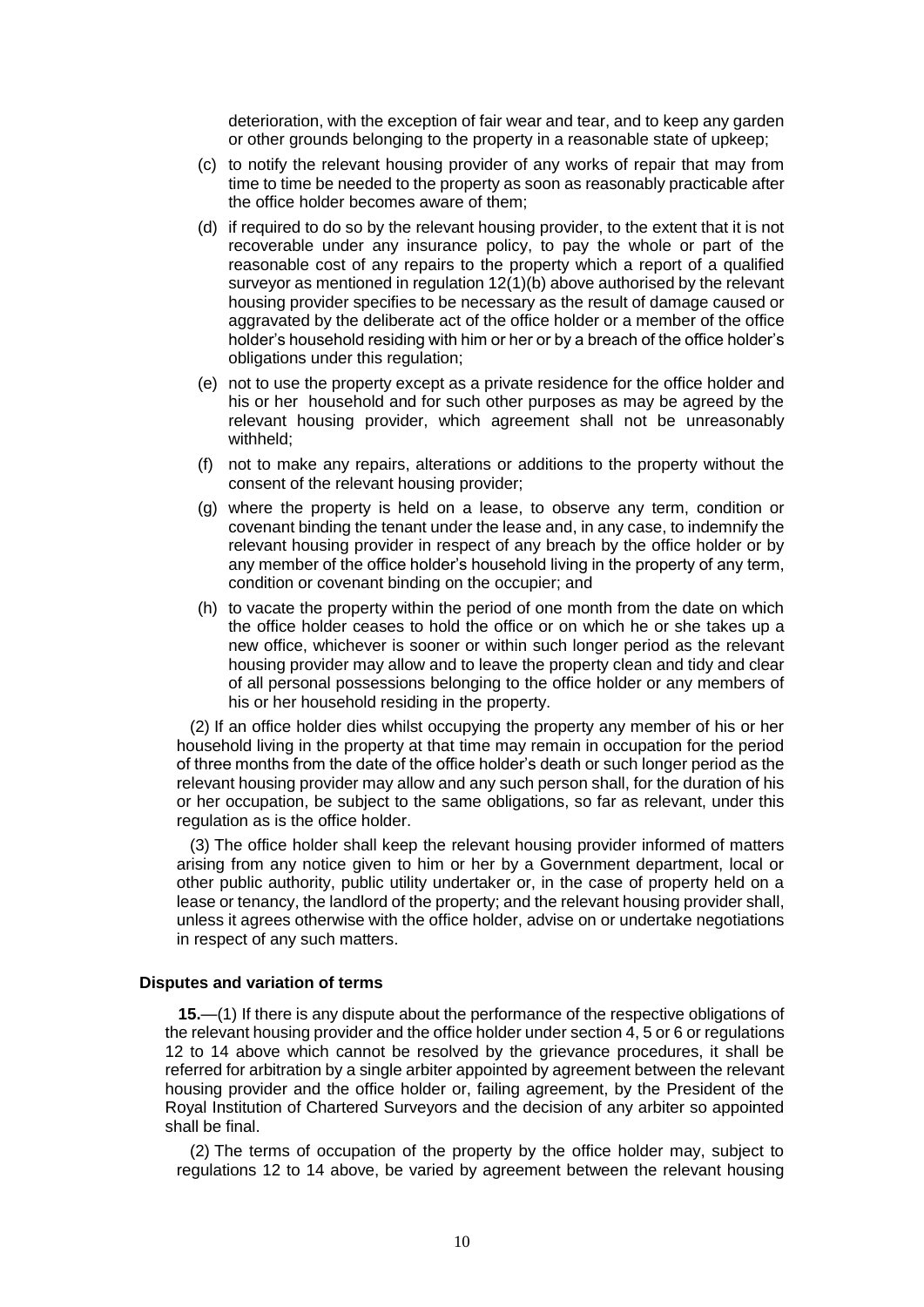provider and the office holder and, where appropriate, the statement of particulars of office shall be amended to reflect any such variation.

### *Regulated transactions*

#### <span id="page-10-0"></span>**Rights to object to regulated transactions**

**16.**—(1) Where under section 7 of the Measure a relevant housing provider has served notice on an office holder or other person or body of a regulated transaction any person or body on whom or which notice is served may object to the transaction by giving notice to the relevant housing provider, stating the grounds of the objection, within the period of twenty eight days beginning on the next working day after the date of the relevant housing provider's notice.

(2) Subject to paragraph (3) below, within the period of five days of the receipt of any notice of objection given under paragraph (1) above, the relevant housing provider shall send it for consideration—

- (a) where the provider is the Commissioners or where the consent of the Commissioners is required to the transaction, to the Archbishops' Council,
- (b) in any other case, to the Commissioners.

(3) If the relevant housing provider considers that the objection is well founded, it need not refer it under paragraph (2) above and shall—

- (a) notify the person or body which served the notice accordingly; and
- (b) either discontinue any action with respect to the regulated transaction or consider whether to proceed with a different regulated transaction.

(4) The Archbishops' Council or the Commissioners, as the case may be, shall, after considering the grounds of objection and all relevant circumstances, direct that the transaction shall proceed if the relevant housing provider satisfies it or them that any objection should not be upheld and, in any other case, direct that the transaction shall not proceed.

(5) Without prejudice to their powers to appoint committees, the Archbishops' Council may delegate the consideration of any objections to a committee appointed by the Council for the purposes of this regulation and the Commissioners may delegate the consideration of objections to any committee of the Commissioners established by or appointed under the Church Commissioners Measure 1947(**a**).

(6) If the relevant housing provider is satisfied that the issue of any notice under section  $9$   $\overline{7}$  of the Measure should be dispensed with owing to the urgency of a proposed regulated transaction, or if the Archbishops' Council or the Commissioners are satisfied that, owing to the urgency of the transaction, objections should not be considered, the Council or the Commissioners, as the case may be, may direct that the transaction shall proceed without issuing the notice or consideration of any objections, as the case may be, provided that every person or body on whom notice of the transaction has been served (or is required to be served, as the case may be) agrees.

(7) Paragraph (5) above applies to the consideration of the matters referred to in paragraph (6) above as it applies to the consideration of objections.

<sup>(</sup>**a**) 10 & 11 Geo. 6 No.2.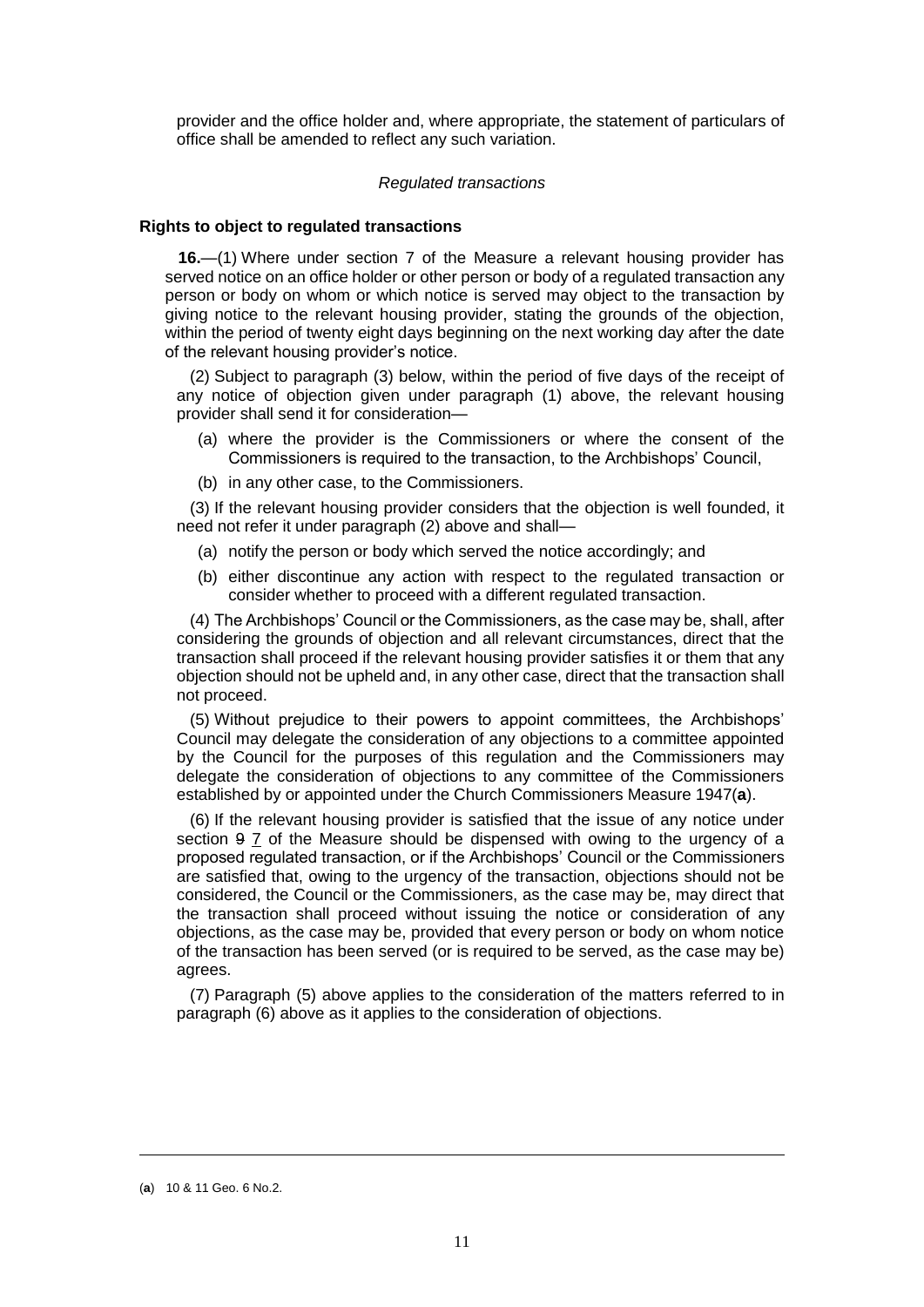#### *Service of notices*

### <span id="page-11-0"></span>**Service of notices**

**17.**—(1) Any notice required or authorised by the Measure or these regulations to be served on, sent or given to a person may be served, sent or given by delivering it to that person, or by leaving it at that person's proper address, or by sending it by post or by facsimile transmission or electronic mail.

(2) The proper address for the purpose of paragraph (1) above shall be that person's last known address, except that—

- (a) in the case of a secretary or clerk of a corporation, it shall be the registered or principal office of the corporation;
- (b) in the case of a parochial church council, it shall be the address of the secretary or acting secretary or, in the absence of such a person, the address of such other person as may be deemed by the person serving the notice to be appropriate.

## PART IV

## MINISTERIAL DEVELOPMENT REVIEW, EDUCATION AND TRAINING

*Ministerial development review and continuing ministerial education*

#### <span id="page-11-1"></span>**Ministerial development review**

**18.**—(1) Every diocesan bishop shall make, and keep under review, a scheme containing arrangements for a person nominated by him to conduct with each office holder in that diocese a review of his or her ministry to be known as a "ministerial development review" on at least one occasion in each period of two calendar years.

(2) The archbishop of each province shall arrange for every diocesan bishop in the province to undertake a ministerial development review and for his own ministerial development review on at least one occasion in each period of two calendar years.

(3) It shall be the duty of each office holder to co-operate in any ministerial development review undertaken under this regulation.

(4) The bishop or, as the case may be, the archbishop, shall have regard, in carrying out his functions under paragraphs (1) and (2) above, to guidance issued by the Archbishops' Council.

(5) The bishop or, as the case may be, the archbishop, shall keep a written record of the outcome of any ministerial development review and of any relevant matters relating to such a review, which shall be signed by the office holder and the person conducting the review.

#### <span id="page-11-2"></span>**Continuing ministerial education**

**19.**—(1) Each office holder (other than an archbishop) shall be under a duty to participate in arrangements approved by the diocesan bishop or, in the case of a diocesan bishop, by the archbishop of the province concerned, as appropriate for the continuing ministerial education of that office holder.

(2) The bishop or, as the case may be, the archbishop, shall have regard, in carrying out his functions under paragraph (1) above of approving the arrangements referred to therein, to any guidance issued by the Archbishops' Council.

(3) Each archbishop shall make such arrangements as he thinks appropriate for his continuing ministerial education.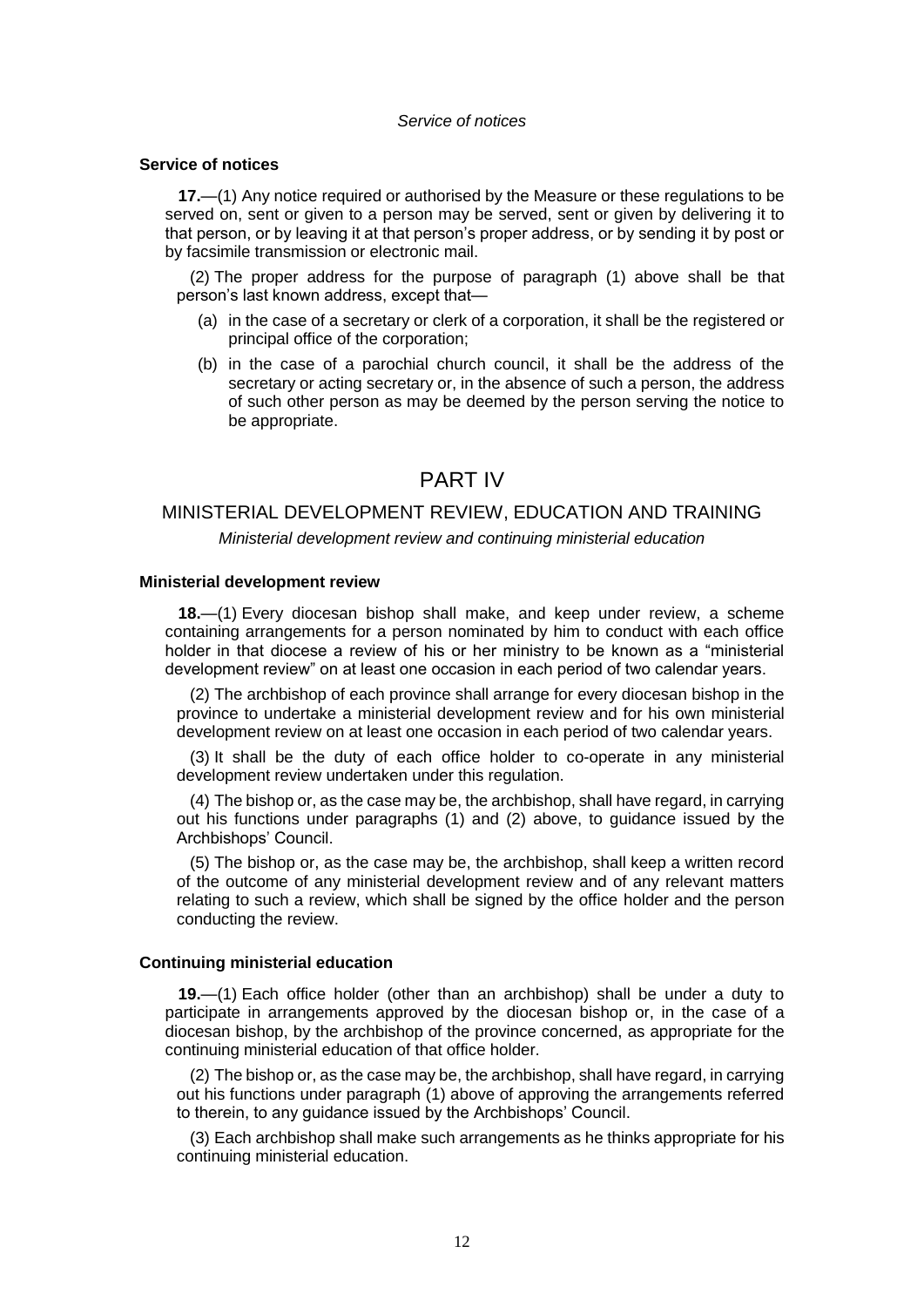(4) Any diocesan bishop shall be under a duty to use all reasonable endeavours to ensure that every office holder in the diocese is afforded opportunities to participate in such education or training as is appropriate to promote that office holder's ministerial development.

## *Training*

#### <span id="page-12-0"></span>**Holders of designated training posts**

**20.**—(1) Every bishop of a diocese in which an office holder holds an office designated under regulation 29(1)(c) below as a training post shall make arrangements so as to ensure that any such officer holder is provided with suitable training and afforded such time off work as is necessary to undertake it.

(1A) During any period for which an office referred to in paragraph (1) above continues to be designated as a training post as a result of regulation 29(3A), the duty in paragraph (1) above does not apply in relation to the office but the duty in paragraph 19(1) does.

(2) An office holder who holds an office referred to in paragraph (1) above shall be under a duty to use all reasonable endeavours to participate in and complete any training which is required to be provided to him or her under that paragraph.

## PART V

## TIME OFF WORK, TIME SPENT ON OTHER DUTIES AND SICKNESS

*Time off and annual leave*

#### <span id="page-12-1"></span>**Weekly rest period**

**21.**—(1) An office holder shall be entitled to an uninterrupted rest period of not less than 24 hours in any period of seven days, but the statement of particulars of office issued under regulation 3 above may specify that any rest period may not be taken on or include a Sunday or any or all of the principal Feasts of the Church of England or Ash Wednesday or Good Friday.

## <span id="page-12-2"></span>**Annual leave**

**22.**—(1) An office holder occupying a full-time post shall be entitled to thirty six days annual leave or such greater amount as may be specified in the statement of particulars of office in any calendar year without any deduction of any stipend to which the office holder is entitled, but the statement of particulars may specify particular days on which annual leave shall or may not be taken and may, in particular, specify the maximum number of Sundays on which annual leave may be taken.

(2) During the first calendar year of the appointment, the amount of leave which an office holder may take at any time in exercise of the entitlement under paragraph (1) above is limited to the amount which is deemed to have accrued in his or her case at that time under paragraph (3) below, as modified by paragraph (4) where that paragraph applies, less the amount of leave (if any) that he or she has already taken during that year.

(3) For the purposes of paragraph (2) above leave is deemed to accrue over the course of the first year of the appointment at a rate which is proportionate to the proportion of the calendar year remaining after the date on which the appointment begins.

(4) Where the amount of leave that has accrued in a particular case includes a fraction of a day the fraction shall be treated as a whole day.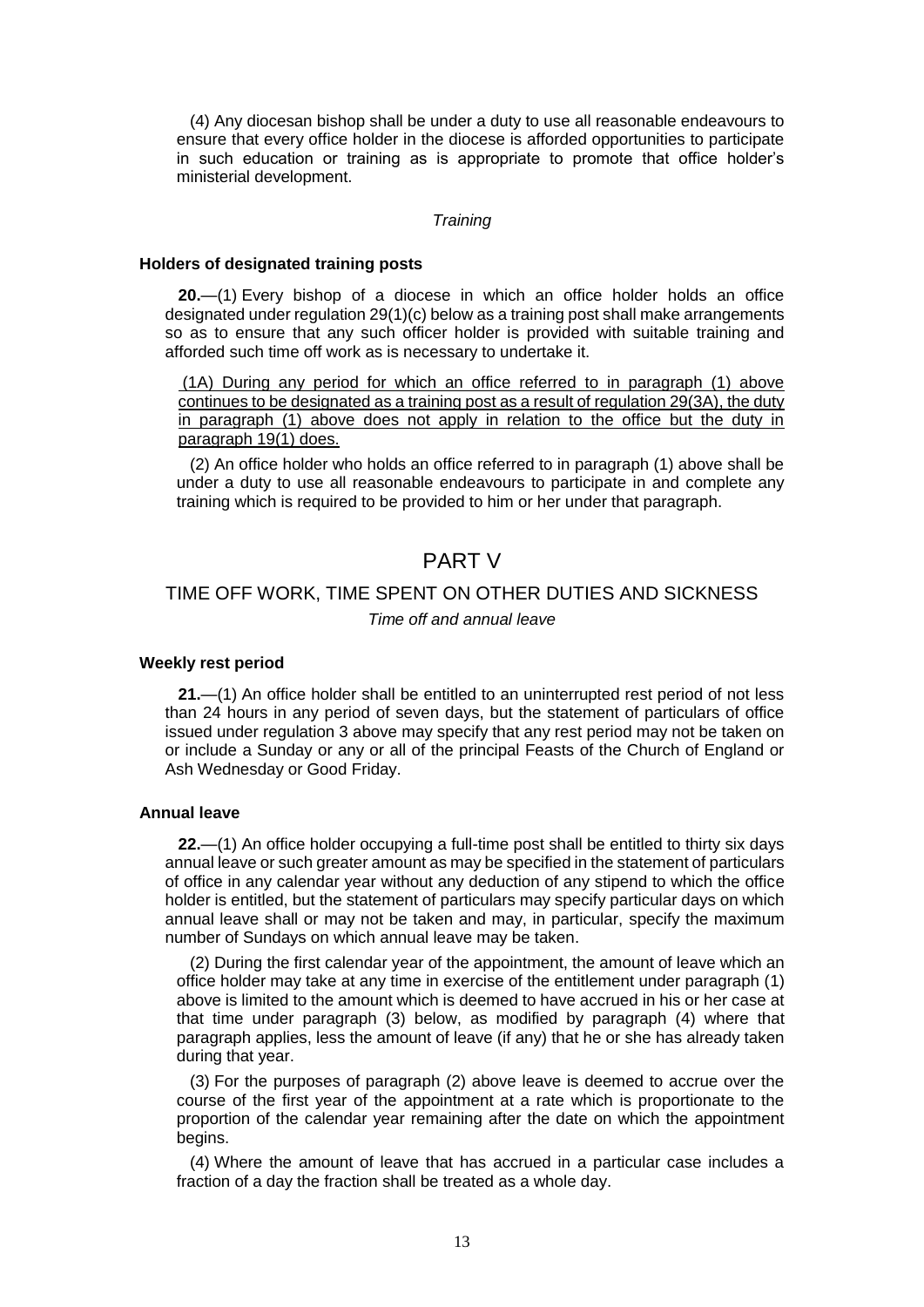(5) For the purposes of paragraph (1) above, the amount of leave allowed by that paragraph shall exclude any period of special leave allowed by the diocesan bishop (or in the case of an office holder who is a diocesan bishop, the archbishop of the province in which the diocese is situated), including any such leave granted for the purposes of removal and re-settlement.

(6) Paragraphs (3) and (4) above shall apply during the final calendar year of the appointment as they apply during the first such year.

(7) An office holder occupying a part-time post shall be entitled to such period of annual leave as may be specified in the statement of particulars of office given to the office holder under regulation 3 above and paragraphs (2) to (5) above shall apply accordingly.

*Maternity, paternity, parental and adoption leave and time spent on public duties*

#### <span id="page-13-0"></span>**Entitlement to maternity, paternity, parental and adoption leave**

**23.**—(1) An office holder shall be entitled to maternity, paternity, parental and adoption leave and time off work to care for dependants in accordance with directions given by the Archbishops' Council, in the exercise of its functions as the Central Stipends Authority, and any directions given by the Council under this paragraph may—

- (a) provide for the payment of his or her stipend during any such periods of leave,
- (b) impose conditions on any such entitlement, and
- (c) impose requirements as to the procedures for applying for any such entitlement.

(2) In giving any directions under paragraph (1) above the Council shall have regard to the corresponding rights given to employees under Part VIII of the Employment Rights Act 1996(**a**).

(3) A draft of any directions proposed to be made by the Archbishops' Council under this regulation shall be laid before the General Synod and, if they are approved by the General Synod, whether with or without amendment, the draft directions as so approved shall be referred to the Archbishops' Council.

(4) Where the draft directions are referred to the Archbishops' Council under paragraph (3) above then—

- (a) if they have been approved by the General Synod without any amendment, the Archbishops' Council shall, by applying its seal, make the directions;
- (b) if they have been approved by the General Synod with amendment, the Archbishops' Council may either—
	- (i) by applying its seal make the directions as so amended, or
	- (ii) withdraw the draft directions for further consideration in view of any amendment by the General Synod;

and the directions shall not come into force until they have been sealed by the Archbishops' Council.

(5) Where the Business Committee of the General Synod determines that draft directions do not need to be debated by the General Synod, then, unless—

- (a) notice is given by a member of the General Synod in accordance with its Standing Orders that he or she wishes the draft directions to be debated, or
- (b) notice is give by any such member that he or she wishes to move an amendment to the draft directions,

<sup>(</sup>**a**) 1996 c.18.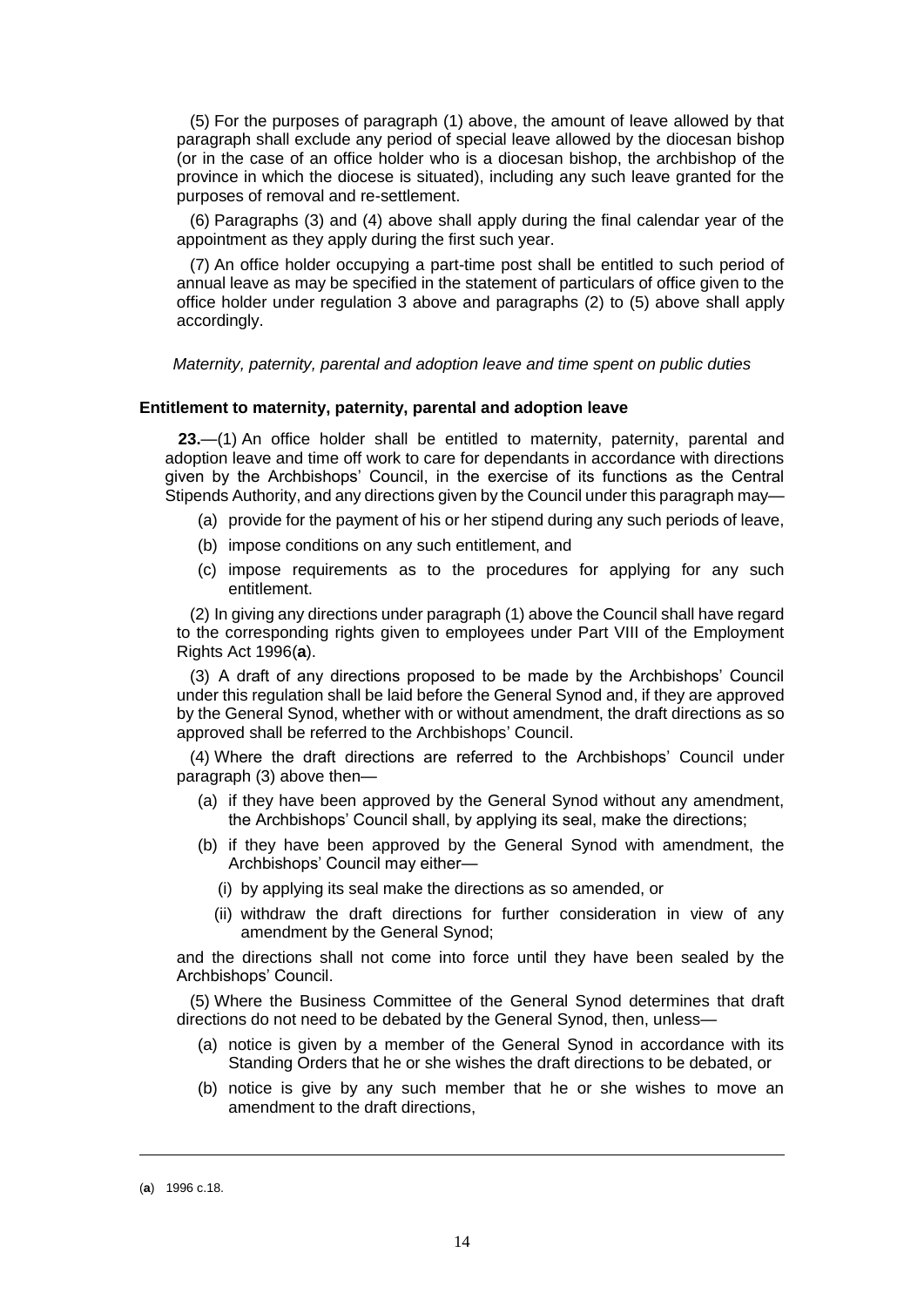the draft directions shall, for the purposes of paragraphs (3) and (4) above, be deemed to have been approved by the General Synod without amendment.

(6) The Statutory Instruments Act 1946(**a**) shall apply to any directions sealed by the Archbishops' Council under paragraph (4) above as if they were a statutory instrument and were made when sealed by the Archbishops' Council and as if these regulations were an Act providing that any such directions shall be subject to annulment in pursuance of a resolution of either House of Parliament.

### <span id="page-14-0"></span>**Right to time spent on public duties**

**24.**—(1) An office holder may, subject to paragraph (2) below, spend time on public duties other than the duties of his or her office.

(2) The amount of time which an office holder may spend on public duties under this regulation, the occasions on which and any conditions subject to which the time may be spent, are those that are reasonable in all the circumstances, having regard, in particular, to—

- (a) how much time is required for the performance of the particular public duty;
- (b) how much time has already been spent on public duties under this regulation;
- (c) the nature of the office and its duties and the effect of the absence of the office holder on the performance of the duties of the office; and
- (d) any remuneration which the office holder is entitled to receive in connection with the duties of the office.

(3) In the event of any dispute as to any of the matters referred to in sub-paragraph (2) above, the matter shall be determined by the diocesan bishop or, in the case of an office holder who is a diocesan bishop, the archbishop of the province in which the diocese is situated.

(4) In this regulation "public duties" means—

- (a) any work done for a public authority, including membership of a court or tribunal, or for a charity within the meaning of the Charities Act 2006(**b**) or an incorporated or a registered friendly society, and
- (b) any work done in connection with the activities of an independent trade union representing office holders of a description which includes the person in question.

#### <span id="page-14-1"></span>**Right to time off for ante-natal care**

**25.**—(1) An office holder who—

- (a) is pregnant, and
- (b) has, on the advice of a registered medical practitioner, registered midwife or registered health visitor, made an appointment to attend at any place for the purpose of receiving ante-natal care,

is entitled to take time off during her working hours in order to enable her to keep the appointment.

(2) As soon as is reasonably practicable after the office holder's pregnancy is confirmed, she shall notify the officer of the diocese nominated under regulation  $3(1)(a)$  above.

<sup>(</sup>**a**) 1946 c..36.

<sup>(</sup>**b**) 2006 c.50.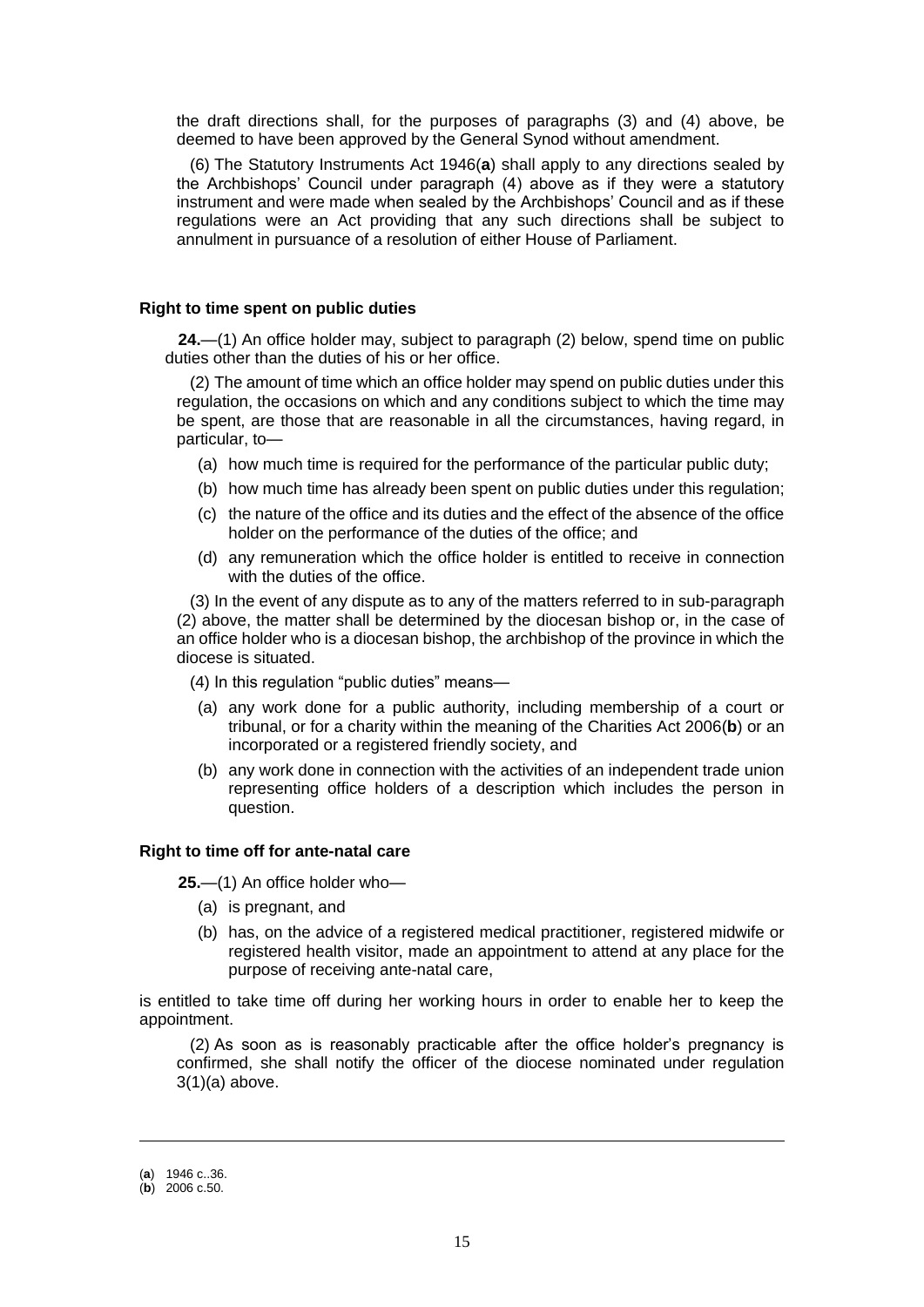## <span id="page-15-0"></span>**Payment of stipend during time off or time spent on public duties**

**26.**—(1) An office holder who takes any time off or spends time on public duties to which he or she is entitled under regulations 24 or 25 above and who is, under the terms of his or her service, entitled to the payment of a stipend, shall not suffer any reduction in his or her stipend during the time off or time spent on public duties, as the case may be, except, in the case of time spent on public duties, such reduction, if any, as may be specified in the statement of particulars of office given under regulation 3 above (including any statement of changes given under regulation 6 above).

## *Sickness*

## <span id="page-15-1"></span>**Sickness**

**27.** —(1) If an office holder who is in receipt of a stipend is unable to perform the duties of his or her office because of illness for a period of one working day or longer he or she must report the absence to the person nominated for the purposes of this regulation 3 above, who shall inform the Commissioners and, if the report is in writing, send them a copy thereof.

(1A) The person nominated under paragraph (1) shall be nominated -

(a) in the case of an office holder other than the diocesan bishop, by the diocesan bishop, and

(b) in the case of an office holder who is a diocesan bishop, by the registrar of the province in which the diocese is situated.

(2) If an office holder who is in receipt of a stipend is absent from work because of illness for a continuous period of more than seven days he or she must supply the person nominated as aforesaid with a certificate signed by a qualified medical practitioner and that person shall send a copy of the certificate to the Commissioners.

(3) An office holder who is absent from work because of illness must use all reasonable endeavours to make arrangements for the duties of the office to be performed by another person during the absence which may, where appropriate, consist of notifying a responsible person or authority of the absence.

(4) If an office holder is entitled to receive statutory sick pay under Part XI of the Social Security and Contributions and Benefits Act 1992(**a**) for any period of absence from work, the office holder shall be entitled during that period to receive in full any stipend which is payable in respect of the office.

(5) The diocesan bishop or, in the case of an office holder who is a diocesan bishop, the archbishop of the province in which the diocese is situated, may, if he is satisfied that the office holder is, by reason of illness, unable adequately to discharge the duties of his or her office, permit the office holder to be absent from work for such period as he thinks appropriate and may make provision for the discharge of those duties during the period of absence of the office holder.

(6) When giving any directions under section 5(2) of the Diocesan Stipends Funds Measure 1953(**b**) in relation to the payment of a stipend to an office holder who is absent from work for illness for any period after the date on which he or she is entitled to receive statutory sick pay under the said Part XI, a diocesan bishop shall have regard to any guidance issued by the Archbishops' Council in the exercise of its functions as the Central Stipends Authority.

<sup>(</sup>**a**) 1992 c.4

<sup>(</sup>**b**) 1 & 2 Eliz. No.2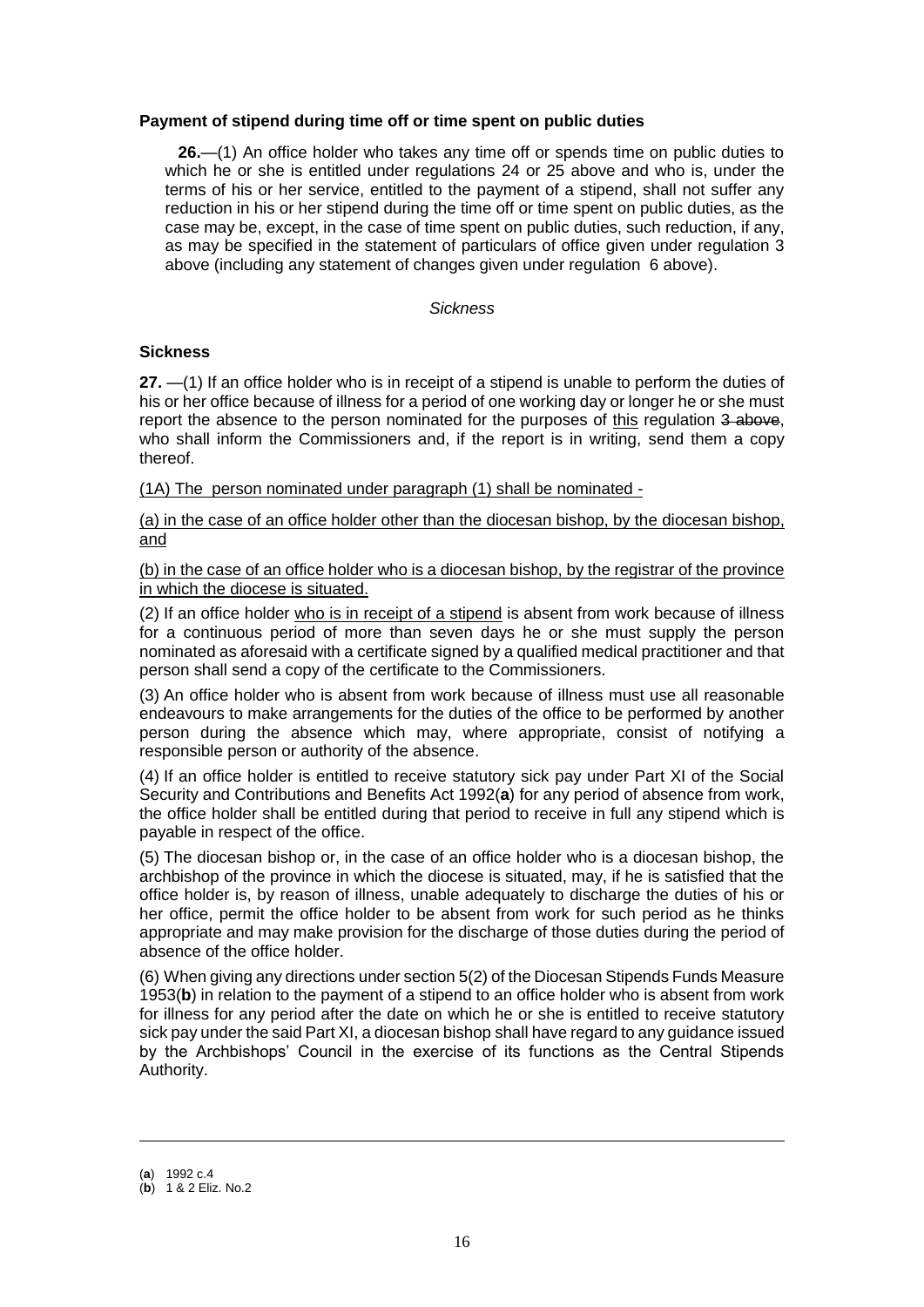## <span id="page-16-0"></span>**Medical examination**

**28**—(1) The diocesan bishop or, in the case of an office holder who is a diocesan bishop, the archbishop of the province in which the diocese is situated may, if he has reasonable grounds for concern about the physical or mental health of an office holder, direct that the office holder shall undergo a medical examination by a medical practitioner selected by agreement between the bishop (or archbishop) and the office holder or, in default of agreement, by medical practitioners consisting of a practitioner chosen by each party.

(1A) The archbishop of either province may, if he has reasonable grounds for concern about the physical or mental health of the archbishop of the other province, direct that that archbishop shall undergo a medical examination by a medical practitioner selected by agreement between both archbishops or, in default of agreement, by medical practitioners consisting of a practitioner chosen by each archbishop.

(2) If an office holder fails to comply with a direction given under paragraph (1) or (1A) above or fails to disclose or authorise the disclosure of any relevant medical records, when requested to do so, any person or body responsible for operating any capability procedures in respect of the office holder may draw such inferences as appear to that person or body to be appropriate having regard to all the circumstances.

## PART VI

## DURATION AND TERMINATION OF APPOINTMENTS AND **COMPENSATION**

## *Limited appointments and termination of appointments*

## <span id="page-16-1"></span>**Fixed and other limited term appointments**

**29**.—(1) A person who holds or is to hold office under Common Tenure may be appointed for a fixed term or under terms which provide for the appointment to be terminated on the occurrence of a specified event if—

- (a) the office holder occupies a post which is designated as a post created in order to cover an office holder's authorised absence from work,
- (b) the office holder has attained the age of seventy years and is occupying a post under a licence granted by the diocesan bishop,
- (c) the office is designated as a training post,
- (d) the office is designated as a post subject to sponsorship funding,
- (e) the office is designated as a probationary office,
- (f) the office is created by a bishop's mission order made under section  $47$  or  $50$ of the Dioceses, Pastoral and Mission Measure 2007(**a**) section 80 or 83 of the Mission and Pastoral Measure 2011, or
- (g) the office holder holds a post which is designated as a post which is held in connection or conjunction with another office or employment,
- (h) the office holder does not have the right of abode, or unlimited leave to enter or remain, in the United Kingdom; or
- (i) the office holder occupies a post which is designated as a Locally Supported Ministry Post; or
- (j) the office is designated as an interim post,

<sup>(</sup>**a**) 2007 No.1.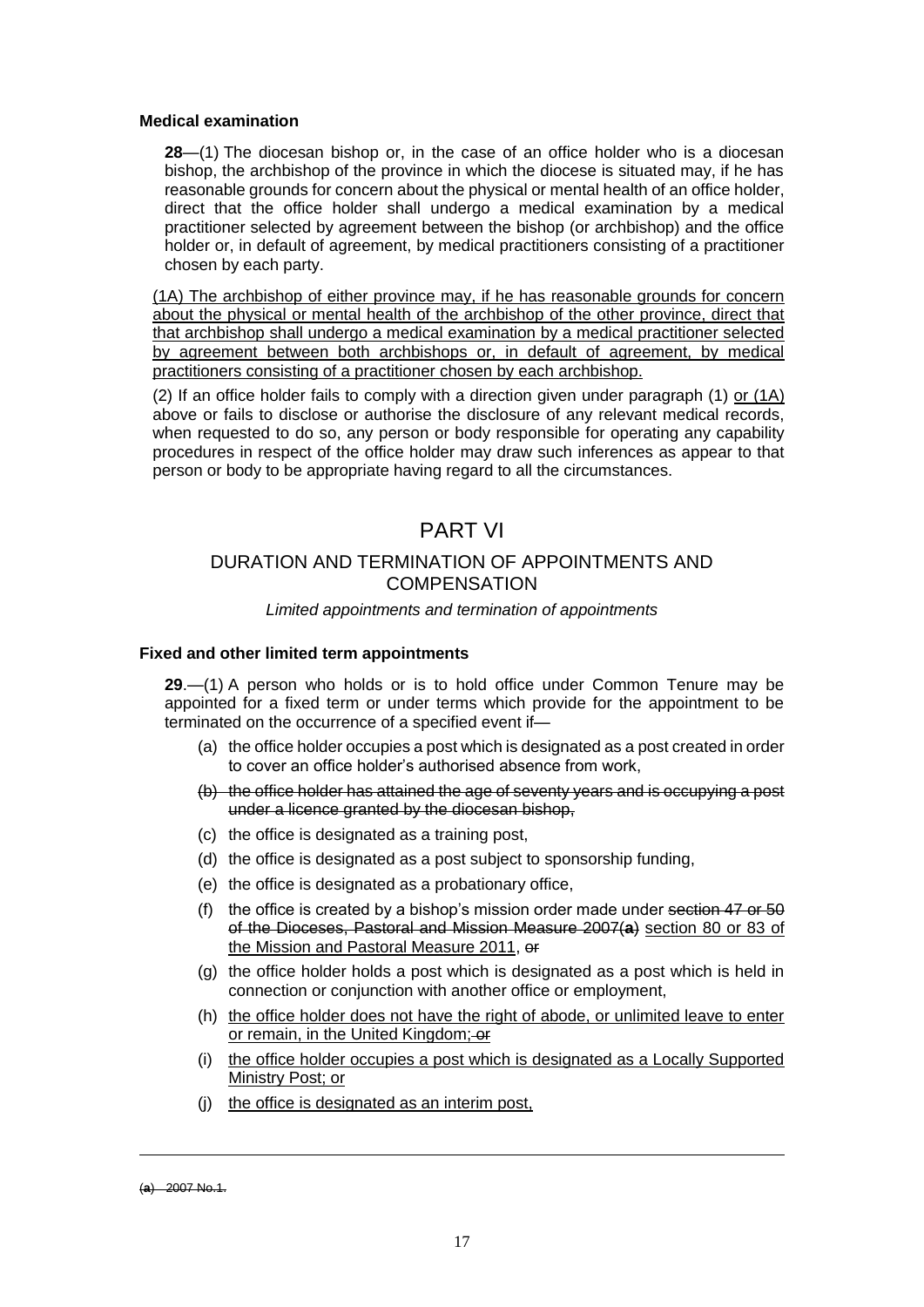and section 1(1) of the Ecclesiastical Offices (Age Limit) Measure 1975(**a**) shall have effect subject to sub-paragraph (b) above.

(2) Where a person holds office in any circumstances mentioned in paragraph (1) above the statement of particulars of office required to be given to the office holder under regulation 3 above shall, in addition, contain particulars of any relevant term mentioned in that paragraph.

(3) An office may be designated as a training post if the office holder is required by the diocesan bishop to undertake initial ministerial education.

(3A) An office designated as a training post may continue to be designated as such for a period of no more than one year following the completion by the office holder of the initial ministerial education.

(4) An office may be designated as a post subject to sponsorship funding if—

(a) the holder of the post is a person referred to in section  $1(1)(q)$  or (h) of the Measure (other than a vicar in a team ministry), and

(b) any part of the cost of the holder's stipend or other remuneration, pension, housing accommodation or other expenses is defrayed by a person or body other than a diocesan board of finance, parsonages board, parochial church council or the Commissioners.

(5) An office may be designated as a probationary office if, on the date of the appointment of the office holder to the office, the office holder has not held any ecclesiastical office in any place during the period of twelve months immediately preceding that date.

(6) An office may be designated as a probationary office if the office holder has been removed from a previous office by a final adjudication under the capability procedures and the office designated as a probationary office under this paragraph is the first office occupied by the office holder after his or her removal from office.

(7) An office may be designated as a probationary office if—

(a) the office holder has been the subject of a complaint under the Ecclesiastical Jurisdiction Measure 1963(**b**) and has had a censure of prohibition, inhibition or suspension imposed on him or her or he or she has resigned, or

(b) the office holder has had imposed on him or her a penalty of removal from office, prohibition for a limited term or revocation of his or her licence under the Clergy Discipline Measure 2003(**c**) or he or she has resigned in accordance with that Measure,

and appointment to the office is made on the recommendation of the diocesan bishop with a view to facilitating his or her return to the ministry.

(7A) An office may be designated as a Locally Supported Ministry Post if –

(a) the post is held by an assistant curate who is not in sole or principal charge of the parish in which he or she serves,

(a) the post is held by an assistant curate who is not the priest-in-charge of the benefice to which the parish in which he or she serves belongs,

(b) the parochial church council of that parish has entered into a legally binding agreement with the diocesan board of finance of the diocese in which the parish is situated to pay the whole cost of the office holder's stipend or other remuneration and expenses, including any pension and housing accommodation and other expenses, and

(c) the designation is in writing, signed by the bishop of the diocese, acting with the consent of the office holder and the parochial church council.

<sup>(</sup>**a**) 1975 No.2.

<sup>(</sup>**b**) 1963 No.1.

<sup>(</sup>**c**) 2003 No.3.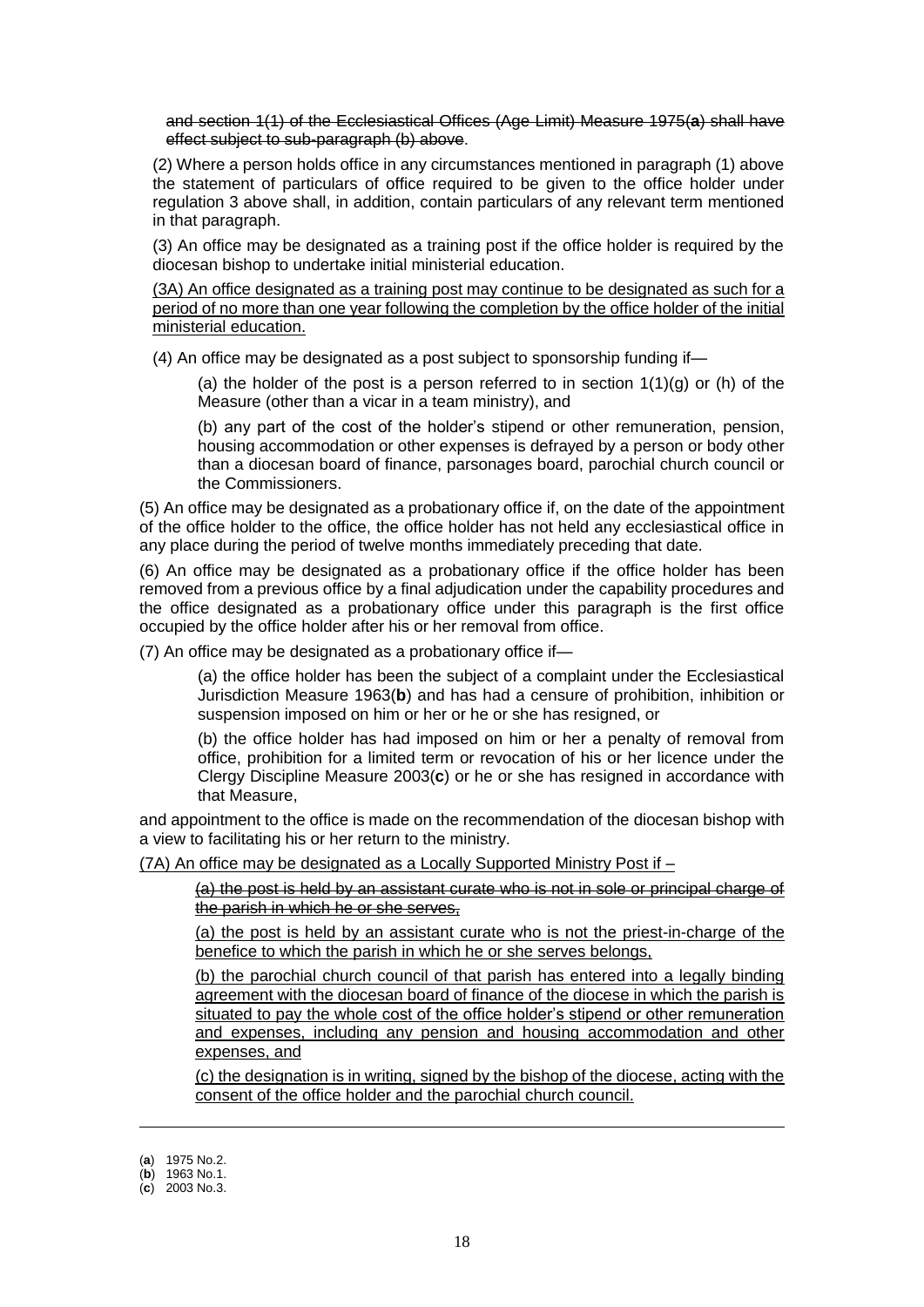(7B) An office (other than an office in a cathedral) may be designated as an interim post if the designation is in writing, signed by the bishop of the diocese in which the office is situated acting with the consent of–

(a) the office holder, and

(b) the mission and pastoral committee of the diocese.

(7C) An office in a cathedral may be designated as an interim post if the designation is in writing, signed by the bishop of the diocese in which the cathedral is situated acting with the consent of–

(a) the office holder,

(b) the dean of the cathedral, and

(c) the Chapter of the cathedral.

(7D) In deciding whether to designate an office as an interim post, the bishop shall have regard to any guidance issued by the Archbishops' Council.

(7E) The term of an office designated as an interim post may not exceed three years.

(7F) An office designated as an interim post may be designated as such again for a further period of up to three years; but an office may not be designated as an interim post if it was designated as such on the two immediately preceding appointments.

(8) The term of office of any office holder appointed for a fixed term or until the occurrence of a specified event shall terminate on the expiry of the fixed term (unless that term is extended for a further period or periods) or on the occurrence of the event, as the case may be.

## **Holding office beyond the age of 70**

**29A.**—(1) A person who holds or is to hold office under Common Tenure and has attained the age of 70 years may be appointed, or may have his or her appointment continued, for a fixed term or under terms which provide for the appointment to be terminated on the occurrence of a specified event if the person occupies a post by virtue of a direction given under this regulation.

(2) An archbishop may give a direction for a person holding the office of diocesan bishop in the archbishop's province who has attained the age of 70 years to continue to hold that office for the period specified in the direction.

(3) A diocesan bishop may, with the concurrence of the archbishop in whose province the diocese is situated, give a direction for a person holding the office of suffragan bishop or dean in the diocese who has attained the age of 70 years to continue to hold that office for the period specified in the direction.

(4) A diocesan bishop may give a direction for a person holding the office of residentiary canon or archdeacon in the diocese who has attained the age of 70 years to continue to hold that office for the period specified in the direction.

(5) A diocesan bishop may give a direction for a person who has attained the age of 70 years to hold or to continue to hold the office of incumbent of a benefice in the diocese, or to hold or to continue to hold an office in the diocese under a licence granted by the bishop, for the period specified in the direction (including in a case where the person was holding the office immediately before attaining that age).

(6) The power to give a direction under a paragraph of this regulation includes, in the case of a person holding office by virtue of a previous direction under that paragraph, a power to give one or more further directions under that paragraph.

(7) The period specified in a direction given under paragraph (2), (3) or (4)—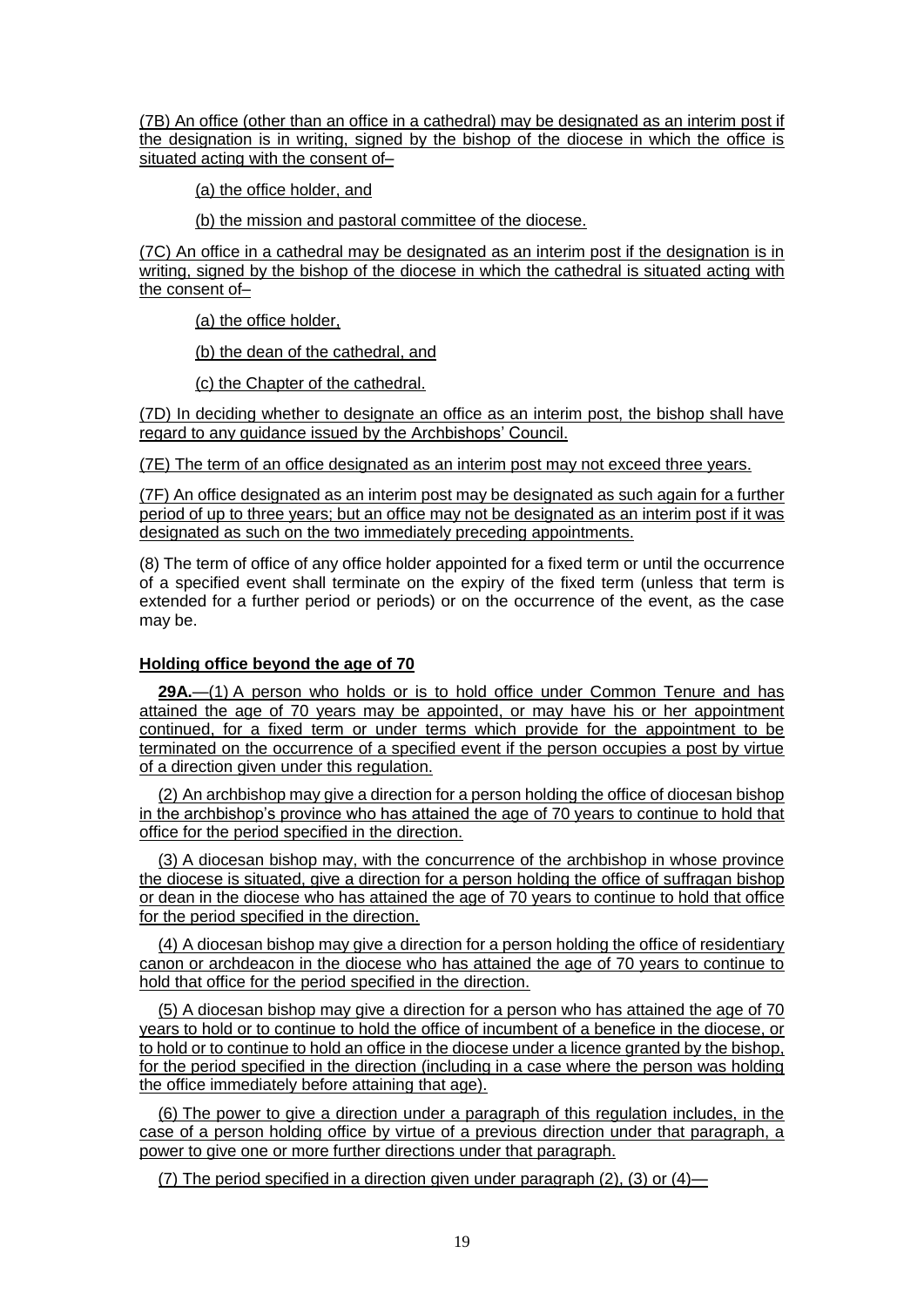(a)must begin with the day on which the person attains the age of 70 years or, where the person is holding the office by virtue of a previous direction given under that paragraph, immediately after the end of the period specified in that previous direction, and

(b)must end on the date, or on the occurrence of an event, specified in the direction but must not extend beyond the day on which the person attains the age of 75 years.

(8) The period specified in a direction given under paragraph (5)—

(a)must begin on or after the day on which the person attains the age of 70 years or, where the person is holding the office by virtue of a previous direction given under that paragraph, immediately after the end of the period specified in that previous direction, and

(b)must end on the date, or on the occurrence of an event, specified in the direction (and may extend beyond the day on which the person attains the age of 75 years),

(9) An archbishop or diocesan bishop may not give a direction under this regulation unless he or she considers that the person in question will be capable of performing the duties of the office throughout the period for which the person is to hold the office.

(10) A diocesan bishop may not give a direction under paragraph (5) in the case of a person holding the office of incumbent or priest in charge of, or vicar in a team ministry for, a benefice in the diocese or the office of assistant curate in the diocese unless the bishop—

(a)considers that the pastoral needs of the parish or parishes concerned or of the diocese make it desirable to give the direction, and

(b)has obtained the consent of the parochial church council of the parish or each of the parishes concerned.

(11) In deciding whether to give a direction under this regulation, an archbishop or diocesan bishop shall have regard to any guidance issued by the Archbishops' Council.

(12) A direction given under this regulation must be in writing.

*Compensation for loss of certain offices*

### <span id="page-19-0"></span>**Posts subject to potential pastoral reorganisation and priests-in-charge**

**30**.—(1) Where—

(a) an office holder is appointed to hold office as an archdeacon or incumbent or a vicar in a team ministry or a deacon in a team ministry to which section 20(3A) of the Pastoral Measure 1983(**a**) applies, and

(b) at the time when the appointment is made, the mission and pastoral committee of the diocese in which the office is situated has invited the views of the interested parties before submitting proposals to the diocesan bishop in accordance with section 3 of that Measure section 6 of the Mission and Pastoral Measure 2011 for inclusion in a draft pastoral scheme or order which might affect the office,

the diocesan bishop may designate the office as an office which is subject to potential pastoral reorganisation and the statement of particulars required to be given to the office holder under regulation 3 above shall contain a declaration of that designation.

(2)If an office designated under paragraph (1) above ceases to exist in consequence of a pastoral scheme or order the office holder shall, provided that he is in receipt of a stipend or other emoluments, be entitled to compensation calculated in accordance with Schedule 4 to the Pastoral Measure 1983, except that any periodical payments or lump

<sup>(</sup>**a**) 1983 No.1.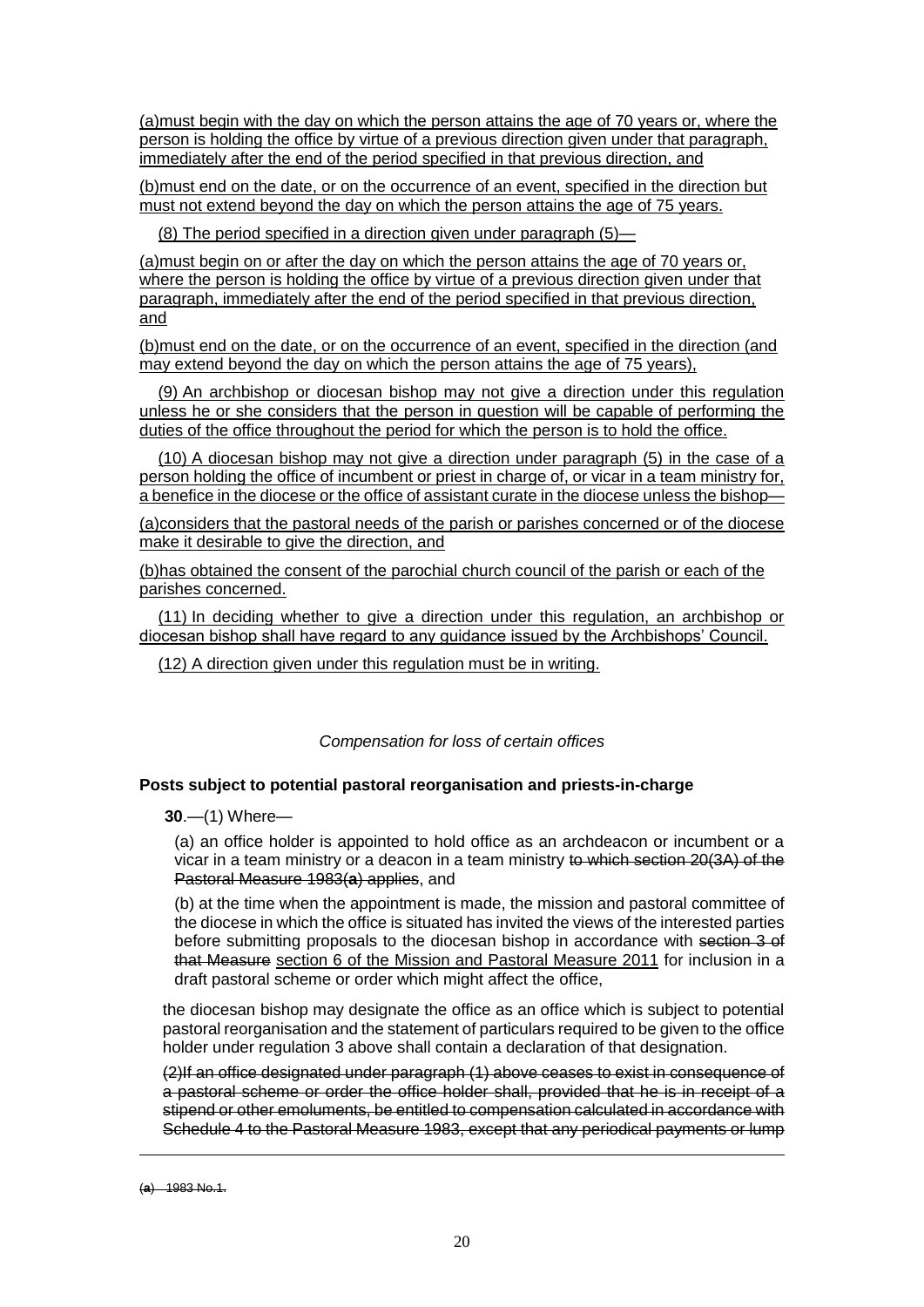sum payable under paragraph 7(1) of that Schedule shall be based on the loss of one year's service in his or her post and paragraph 13(1)(b) and (c), all the words following sub**-**sub-paragraph (c) and sub-paragraphs (2) to (6) of that paragraph shall not apply.

(2) If an office designated under paragraph (1) above cease to exist in consequence of a pastoral scheme or order and the office holder is in receipt of a stipend or other emoluments, the office holder shall be entitled to compensation under Schedule 4 to the Mission and Pastoral Measure 2011.

(2A) For that purpose, any periodical payments or lump sum payable under paragraph 5(1) of Schedule 4 to that Measure, and any entitlement in respect of a period of service deemed by paragraph 11(1)(a) of that Schedule to be a period of pensionable service for the purposes of that Measure, shall be calculated on the basis of the loss of one year's service.

(3) If, following the designation of an office under paragraph (1) above, no pastoral scheme or order is made affecting the office within such period not exceeding five years immediately following the appointment of the office holder as may be specified by the bishop, the bishop shall notify the office holder that the office is no longer designated under that paragraph.

(4) Where notification is given to the office holder under paragraph (3) above, section 26 of and Schedule 4 to the Pastoral Measure 1983 section 40 of and Schedule 4 to the Mission and Pastoral Measure 2011 shall apply to the office holder instead of paragraph (2) above (and paragraph (2A) above shall not).

(5) Paragraph (2) Paragraphs (2) and (2A) above shall also apply to any other office holder whose office ceases to exist in consequence of a pastoral scheme or order and who is not otherwise entitled to compensation under section 26 of and Schedule 4 to the Pastoral Measure 1983 section 40 of and Schedule 4 to the Mission and Pastoral Measure 2011.

(6) Where the licence of a priest-in-charge appointed to a benefice during a vacancy is revoked, in accordance with section 3(4) of the Measure, the priest-in-charge shall be entitled to compensation calculated on the same basis as that on which compensation is calculated under paragraph (2) paragraphs (2) and (2A) above.

## PART VII

## CAPABILITY AND GRIEVANCE PROCEDURES

*Capability procedures*

## <span id="page-20-0"></span>**Capability procedures to be conducted in accordance with Codes of Practice**

**31**.—(1) The diocesan bishop may, if he considers that the performance of an office holder affords grounds for concern, instigate an inquiry into the capability of an office holder to perform the duties of his or her office in accordance with the following provisions of this regulation.

(1A) Where the office holder is a diocesan bishop or an archbishop an inquiry may be instigated under paragraph (1) above –

(a) in the case of an office holder who is a diocesan bishop, by the archbishop of the province in which the diocese is situated, and

(b) in the case of an office holder who is an archbishop, by the archbishop of the other province.

(2) An office holder who is the subject of an inquiry under paragraph (1) above shall be entitled, before the inquiry begins, to be informed in writing of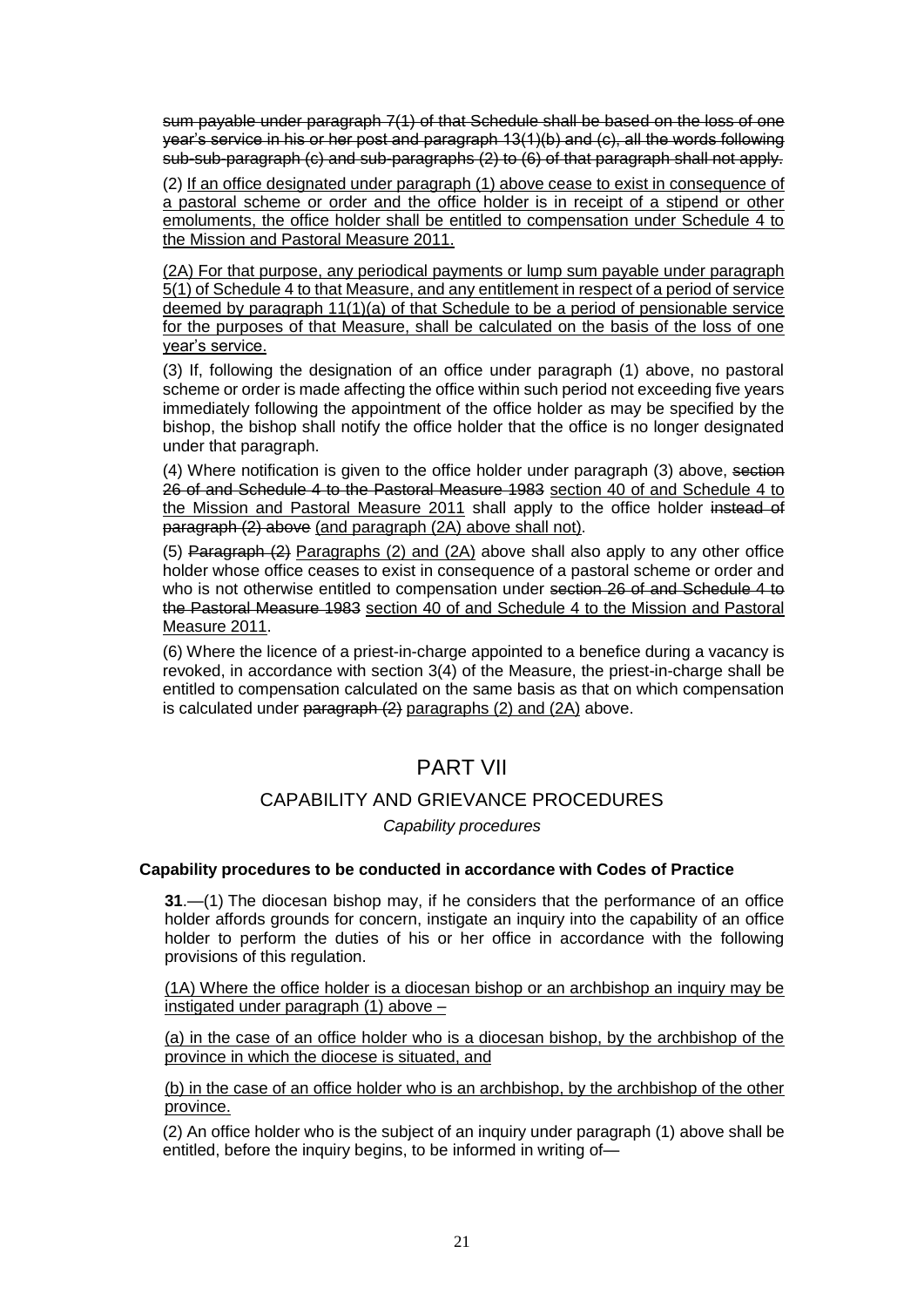(a) any matters relating to the office holder's performance which are to be taken into account in assessing his or her performance;

(b) the procedure which is to be followed in assessing his or her performance, which shall include the opportunity of a meeting between the office holder and the person or authority which is to carry out the procedure and the appointment of a panel or other body to adjudicate on issues concerning the officer holder's capability;

(c) the identity of the person or authority who or which is to carry out the procedure;

(d) any action which may be taken following the completion of the procedure; and

(e) the office holder's rights of appeal against the decision to take any action against the office holder.

(3) Any inquiry instituted under paragraph (1) above shall be conducted in accordance with a Code of Practice issued under section 8 of the Measure.

(4) Any Code of Practice issued under paragraph (3) above may provide for different procedures for different circumstances and may make provision for any other matters which the Archbishops' Council considers appropriate.

(5) When issuing any Code of Practice under paragraph (3) above the Archbishops' Council shall endeavour to ensure that an office holder who is the subject of the capability procedures under this regulation is placed in a position which is no less favourable than that in which an employee would be placed under a Code of Practice issued under Chapter III of Part IV of the Trade Union and Labour Relations (Consolidation) Act 1992(**a**).

### *Grievance procedures*

#### <span id="page-21-0"></span>**Archbishops' Council to issue Codes of Practice concerning grievance procedures**

**32**.—(1) The Archbishops' Council shall issue a Code of Practice under section 8 of the Measure containing procedures for enabling an office holder to seek redress for grievances.

(2) Any Code of Practice issued under paragraph (1) above shall make provision for—

(a) the office holder to state his or her grievance in writing;

(b) informing the office holder of the person or authority to whom or to which the office holder is to address the grievance;

(c) informing the office holder of the procedures to be followed in discussing the grievance and for taking any action to redress it, including the opportunity for a meeting between the office holder and the person or authority to whom or to which the grievance is to be addressed;

(d) rights of appeal against the decision relating to the grievance and informing the office holder of such rights; and

(e) informing the office holder of any action which may be taken following the completion of the procedure.

(3) Any Code of Practice issued under paragraph (1) above may provide for different procedures for different circumstances and may make provision for any other matters which the Archbishops' Council considers appropriate.

(4) When issuing a Code of Practice under paragraph (1) above the Archbishops' Council shall endeavour to ensure that an office holder who seeks redress under this regulation is placed in a position which is no less favourable than that in which an

<sup>(</sup>**a**) 1992 c.52.